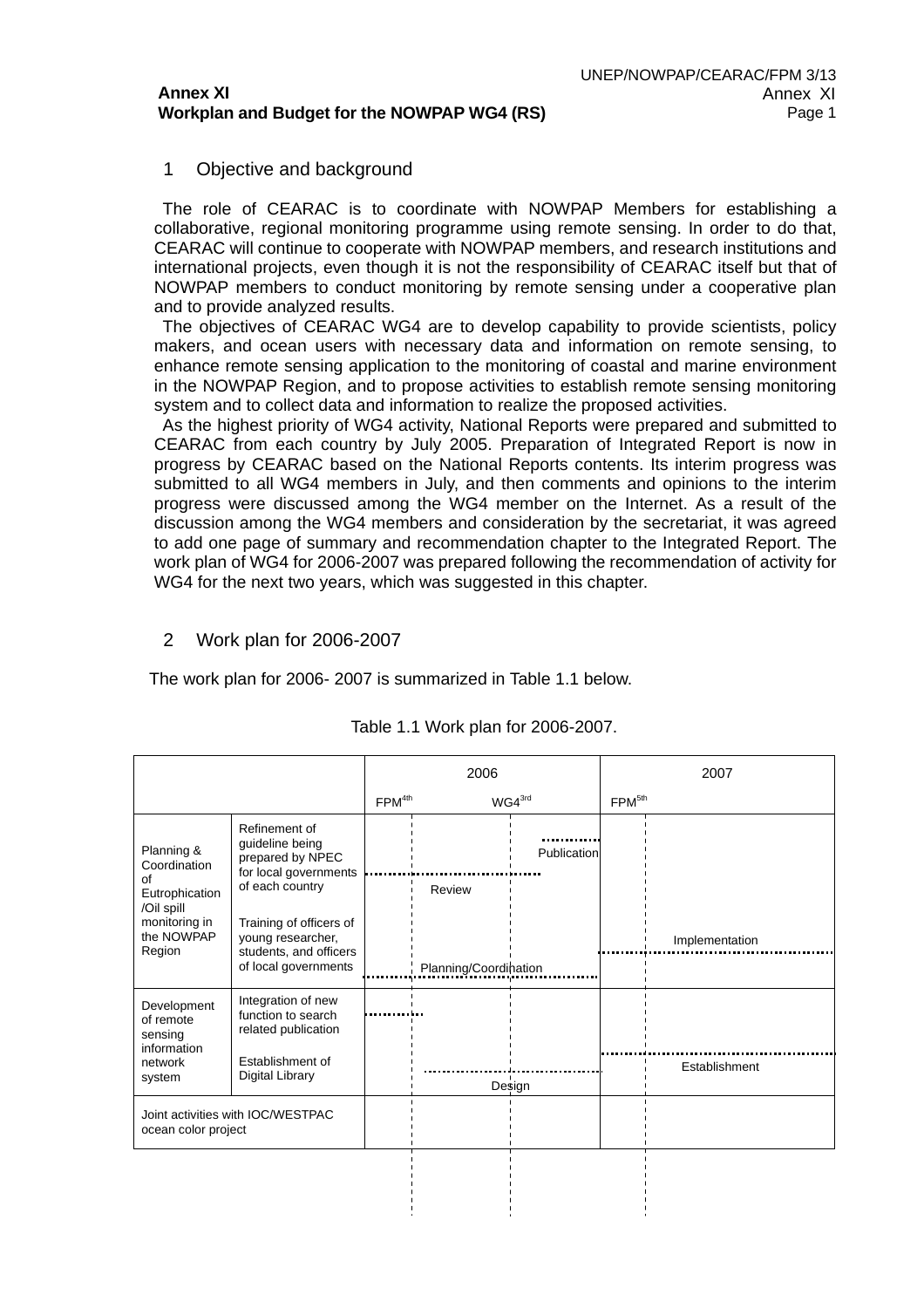# UNEP/NOWPAP/CEARAC/FPM 3/13

#### Annex XI Page 2

| Search of other possible usage of the<br>satellite remote sensing to<br>environmental monitoring in the | Feasibility study |  |
|---------------------------------------------------------------------------------------------------------|-------------------|--|
| NOWPAP Region                                                                                           |                   |  |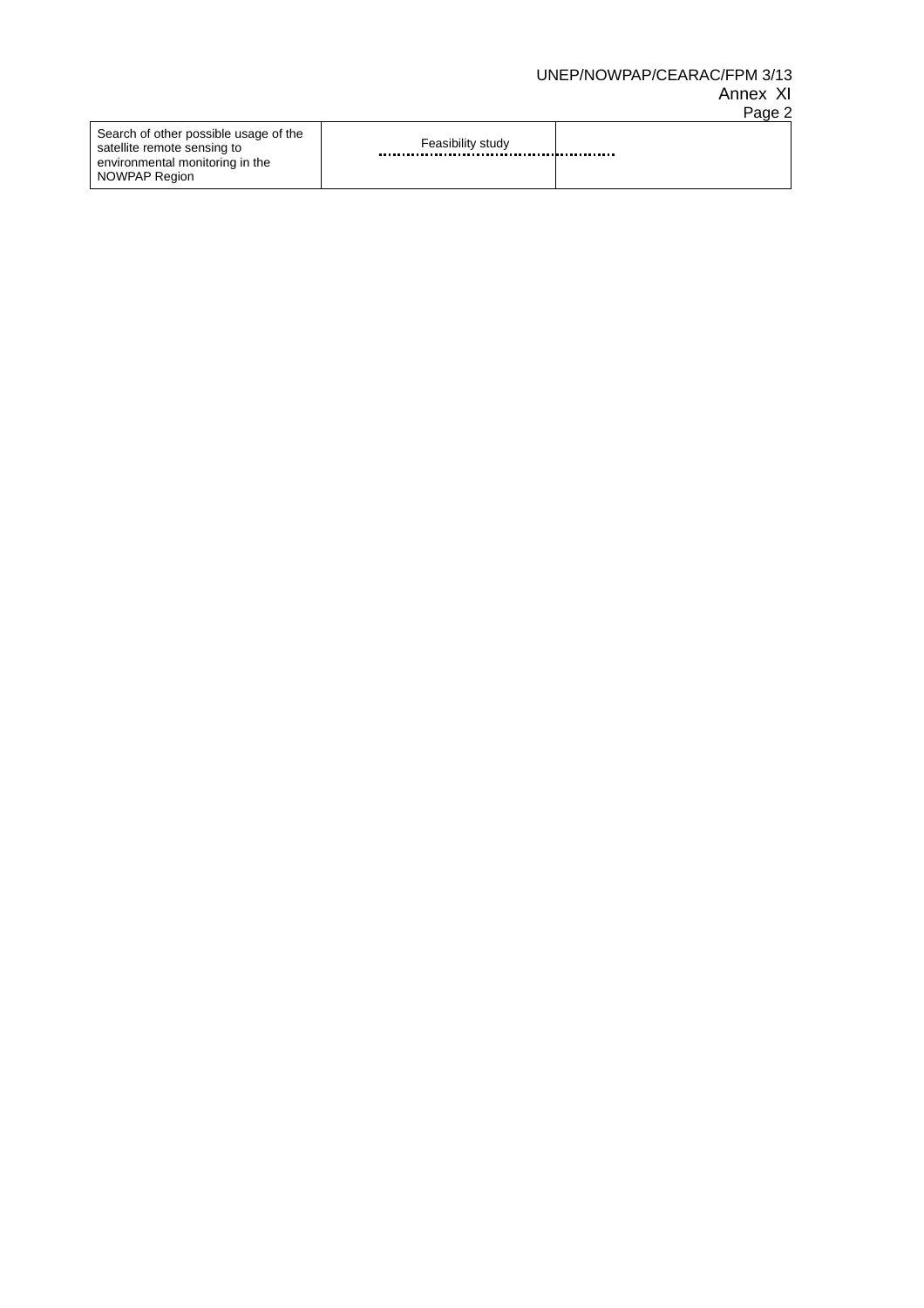#### 2.1 Refinement of guideline being prepared by NPEC for local governments of each country

 NPEC has been working on a project called the "Toyama Bay Project" since 2002, in order to evaluates usefulness of coastal zone eutrophication monitoring using ocean color satellite data, recognizing that distribution of chlorophyll a is a good indicator for eutrophication.

It is of great importance to share the result and lessens learned in this project towards the establishment of cooperation monitoring, as it is the final goal of NOWPAP WG4.

 A draft guideline for monitoring of eutrophication in coastal area using satellite data is under development by NPEC, which intends to be a basis for establishing common methods for evaluating and using satellite data for cooperative environmental monitoring in the NOWPAP Region, taking into account the results and issues raised in the "Toyama Bay Project".

 It, however, may be difficult to utilize this guideline as it is, because of large difference of surrounding in each county. Therefore, it is necessary to have experts from the NOWPAP Region to review and refine the guideline prepared by NPEC so that it would match the situation in each region. CEARAC will ask WG4 members to cooperate with further developing the guideline for eutrophication monitoring to fit in the situation of each county in the NOWPAP Region. Practical activities such as localizing guideline including translation and adding case studies are expected. These works will be implemented under the MOU with experts in NOWPAP Members. The draft outline of the guideline prepared by NPEC is explained in annex 10-1 for review and work plan and schedule is summarized as follows in table 2.1.

| Work plan                                                                                                                  | Schedule                           |                                                                        |  |
|----------------------------------------------------------------------------------------------------------------------------|------------------------------------|------------------------------------------------------------------------|--|
|                                                                                                                            | Aug 2005                           | Submission of the draft outline of guideline<br>of NPEC to WG4 members |  |
| Reviewing of the draft guideline<br>۰                                                                                      | Sep 2005<br>$3rd$ FPM              | Reporting the draft outline of guideline of NPEC to the $3^{rd}$ FPM   |  |
| Localizing guideline including translation<br>to Chinese. Korean and Russian                                               | March 2006<br>$4^{\text{th}}$ FPM  | Completion of the quideline of NPEC                                    |  |
| Adding case study of each country<br>$\overline{\phantom{a}}$<br>Distribution of the quideline<br>$\overline{\phantom{a}}$ | Summer 2006<br>$3^{\text{rd}}$ WG4 | Discussion on preparing the quideline of<br>WG4                        |  |
|                                                                                                                            | Dec 2006                           | Publication of the quideline                                           |  |

Table 2.1 Work plan and budget of refinement of guideline of NPEC.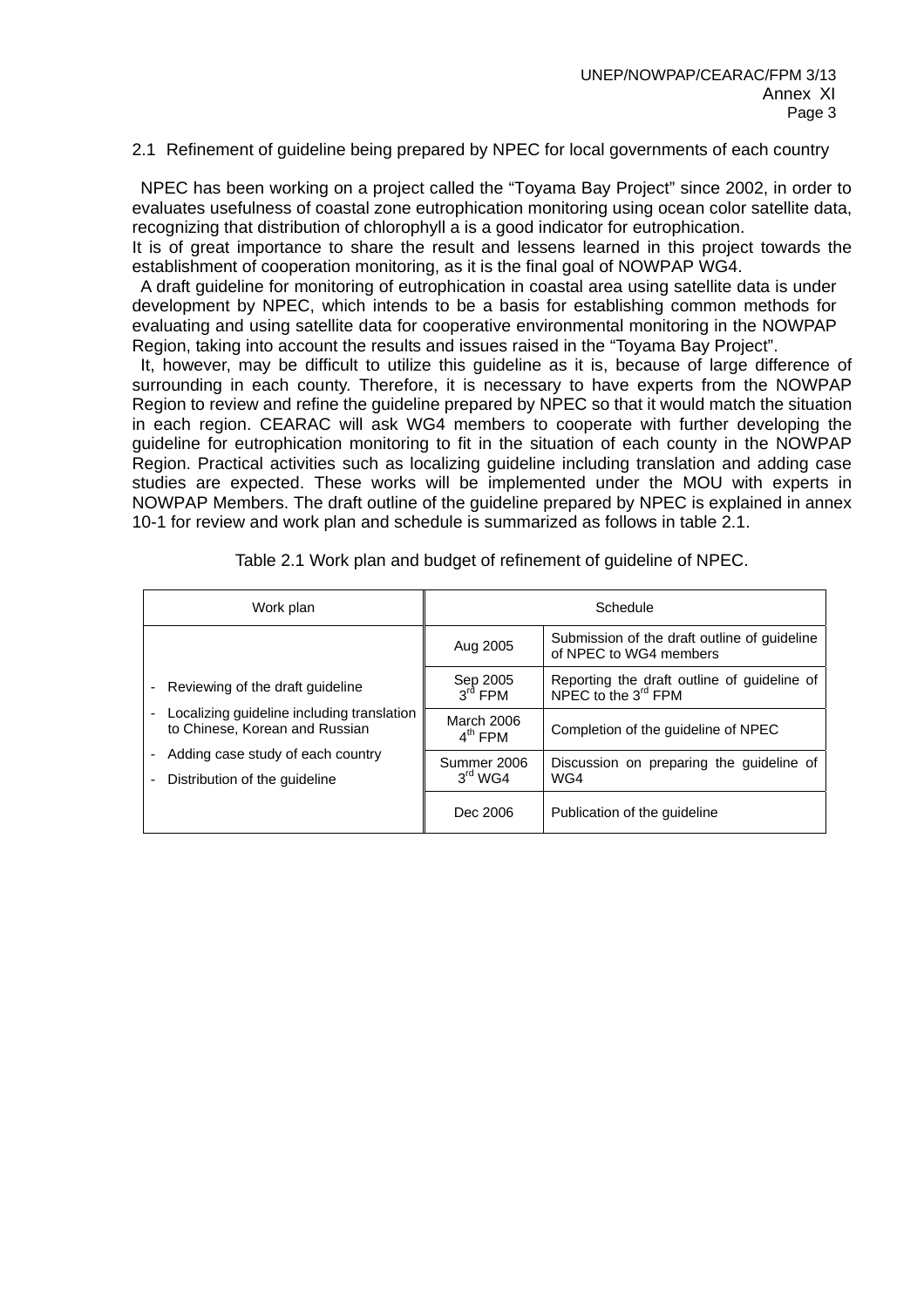## 2.2 Training of young researcher, students and officers of local governments

 In order for NOWPAP Members to help each other in technical aspects of remote sensing in an effective way, it is necessary to establish collaborative framework. As capacity building of NOWPAP Members, CEARAC is planning to offer a training program on remote sensing data processing and analysis and its application to study marine and coastal environment monitoring. The duration of the training program will be one week and designed for young researcher, students, and local government officers involved in any aspect of marine and coastal environment monitoring. CEARAC will provide trainers under the MOU with NOWPAP WG4 Members, manuals for each participant, and the training venue. The draft proposal of remote sensing of young researcher, students and officers of local governments is attached in annex 10-2 for review.

| Work plan                                                 | Schedule                           |                                                                            |  |
|-----------------------------------------------------------|------------------------------------|----------------------------------------------------------------------------|--|
|                                                           | Sep 2005<br>FPM 3 <sup>rd</sup>    | Reporting the draft proposal of the training<br>program                    |  |
|                                                           | Mar 2006<br>$4^{\text{th}}$ FPM    | Finalizing the training program                                            |  |
| Consideration of training program<br>MOU with WG4 members | Summer 2006<br>$3^{\text{rd}}$ WG4 | Reviewing the implementation plan of the<br>training                       |  |
| Management of training                                    | Dec 2006                           | Finalizing the implementation plan and<br>coordination of related agencies |  |
|                                                           | 2007                               | Implementation of training                                                 |  |

| Table 2.2 Work plan and schedule of remote sensing training. |  |  |
|--------------------------------------------------------------|--|--|
|                                                              |  |  |

2.3 Further development of RS portal site, web site on oil spill monitoring by remote sensing and environment watch system, including publication database and digital library

#### Establishment of Publication Database

 Existing RS portal site is still in development phase and providing only link information of the other websites related to the marine and coastal environmental monitoring by remote sensing. A new function of searching publication on marine and coastal environment monitoring by remote sensing should be integrated into existing RS portal site (Fig. 1). Keep tracking of new publications is essential in order to understand the latest trend and findings. Publication shall be limited to eutrophication and oil spill by remote sensing. Publications referred in National Report and Integrated Report also shall be added to the database.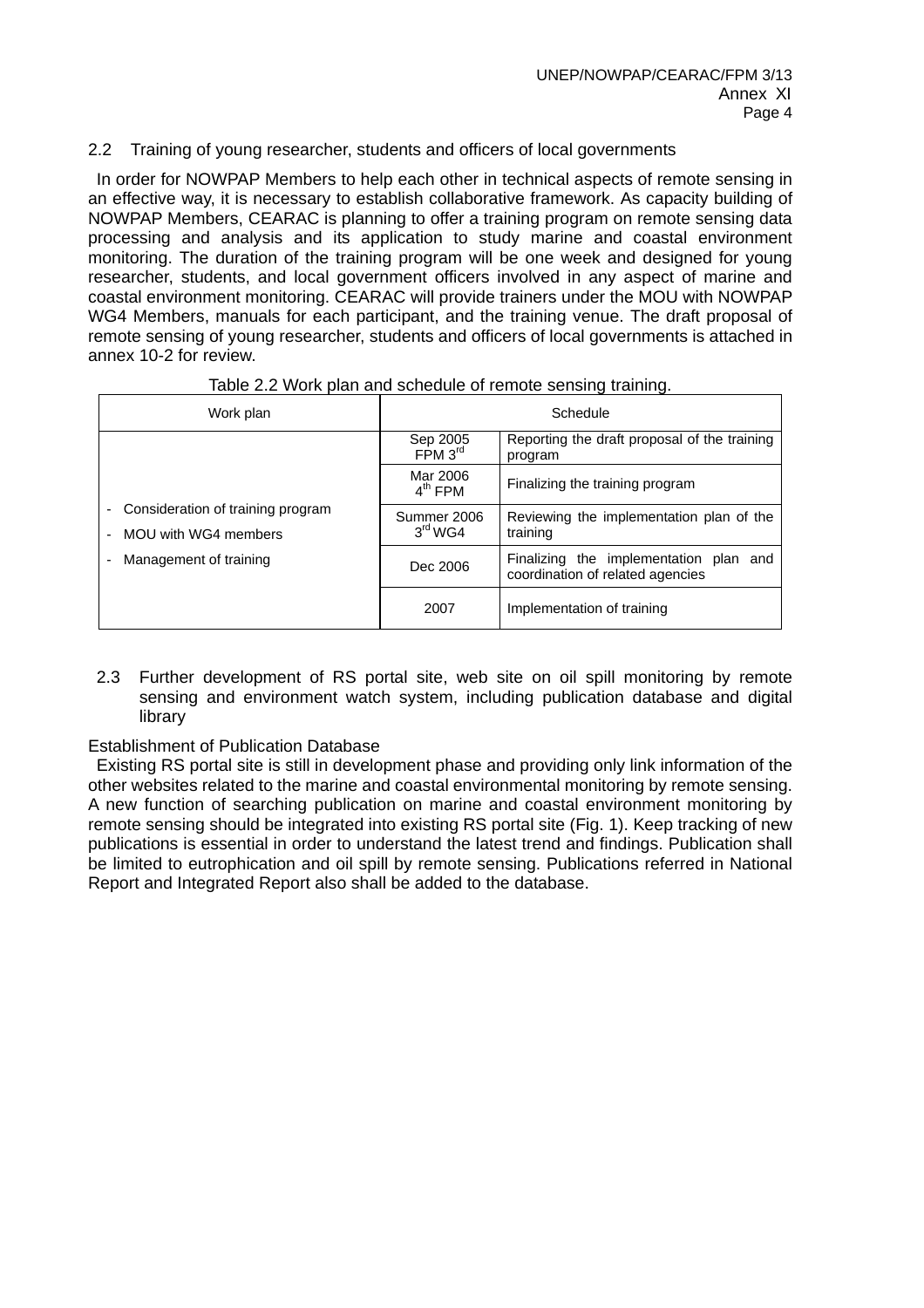#### UNEP/NOWPAP/CEARAC/FPM 3/13 Annex XI Page 5

| 771303 0 11.0 AMERICAN MARIE                                              |                                                | <br>PELLO (4) H. H. ARRIVELLAND ALTER                                                      |                                                |
|---------------------------------------------------------------------------|------------------------------------------------|--------------------------------------------------------------------------------------------|------------------------------------------------|
|                                                                           | Ocean R                                        |                                                                                            | Ocean Re                                       |
| <b>Life</b><br><b>CHINOCO</b><br><b>About</b><br><b>Exerts</b><br>Couttry | [Country]<br>A country that<br>How to use.     | <b>Refluence</b><br><b>Link</b><br><b>History</b><br><b>ASSAULT</b><br>$-$ Select $-$<br>최 | [Country]<br>A country that<br>How to use      |
| $-$ Select $-$<br>뇌<br><b>ADDACABON</b><br>$-$ Select $ \frac{101}{25}$   | [Application]<br>Type of utility<br>How to use | <b>NUMBER IN ALCOHOL</b><br><b>PRINCIPALE</b>                                              | [Application]<br>Type of utility<br>How to use |
| $-$ Select - $\overline{x}$<br>ond at-                                    | [Sensor]<br>Name of some<br>How to one         | $-$ Salect $ +$<br>$-$ Select $ +$                                                         | [Sensor]<br>Name of service<br>How to use      |
| Seatth Renet                                                              | [Word(s)]<br>Word(s) to see<br>How to use      | Search   Reset                                                                             | [Word[s]]<br>Word(s) to see<br>How to use T    |

Establishment of D under consideration. Fig. 1 Screenshots of publication search function

 During discussions at the first meeting of NOWPAP WG4 and the second CEARAC FPM it was pointed out that common understanding and information sharing should be promoted on application and interpretation, the status and future prospects of research and development, and the real use of remote sensing in marine environmental monitoring. Based on such observations, NOWPAP WG4 considered the development of a remote sensing information network and started a portal site on the Internet. However, the portal site's role of navigating locations of scattered information and data is limited in its quality and quantity, and remote sensing information network requires constant update of its information for its usefulness. Thus, it is necessary to consider step-by-step procedures to develop a remote sensing information network, taking account of realistic limitations, such as development cost, content provision, and so on. The first step is the development of an ongoing portal site that reviews and provides locations of scattered information and data. The second step is the development of a digital library that also provides consistent time series of information and data. The Marine Environmental Watch Project, which is currently expanding its functions, is worth considering as a base for the digital library. The schedule of implementing the digital library is summarized in table 2.3.

| Work plan                                                      |         | Schedule                           |                                                               |  |
|----------------------------------------------------------------|---------|------------------------------------|---------------------------------------------------------------|--|
| Collection<br>categorization<br>and<br>publications            | οf      | Sep 2005<br>$3rd$ FPM              | Reporting draft structure of publication<br>search function   |  |
| of structure of<br>publication<br>Designing<br>database        |         | Mar 2006<br>$4th$ FPM              | Starting of test operation of publication<br>search function  |  |
| Implementation to the existing RS portal<br>site               |         |                                    |                                                               |  |
| Test operation<br>Feasibility study of establishing<br>digital |         | Summer 2006<br>WG4.3 <sup>rd</sup> | Discussion on draft implementation plan of<br>digital library |  |
|                                                                |         |                                    |                                                               |  |
|                                                                | library |                                    | Implementation of digital library                             |  |
| Establishment of digital library                               |         | 2007                               |                                                               |  |

Table 2.3 Work plan of further development of remote sensing information network.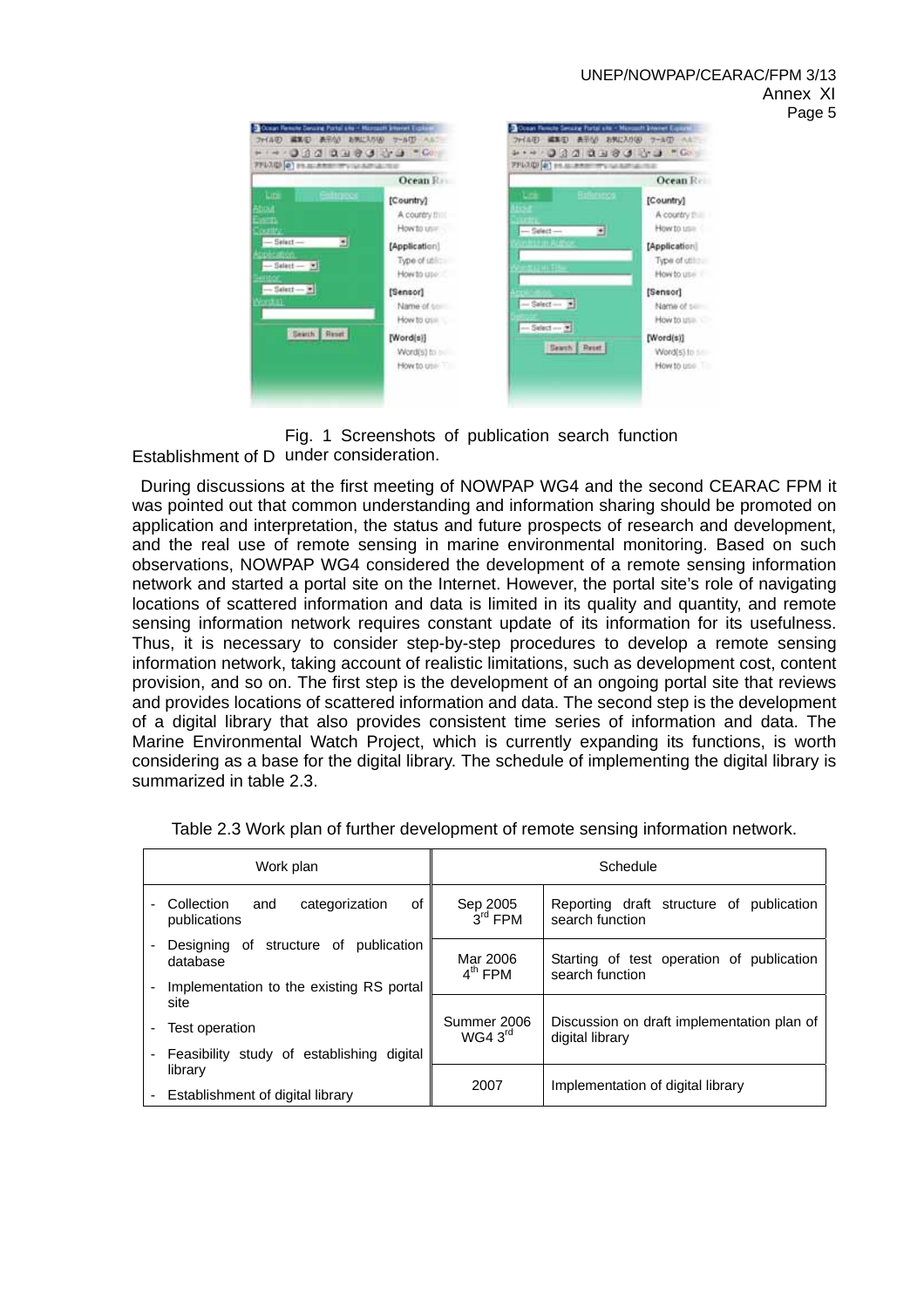#### 2.4 Joint activities with IOC/WESTPAC ocean color project

 WG4 has been implementing activities related to marine and coastal environment monitoring with remote sensing from the perspective of its utilization in intergovernmental framework, while IOC/WESTPAC makes efforts on Ocean Color Remote Sensing as a scientific activity. Because both groups partly cover the same geographic areas and subject, it is considered to work together through co-organizing workshop and training activity to achieve their own goals respectively

 NPEC has been organizing International Workshops on Remote Sensing of the Marine Environment in the Northwest Pacific Region since 1999. The aim is to contribute to the development of marine environmental monitoring technologies derived from remote sensing. In the workshop, relevant countries (Japan, China, Korea and Russia), including NOWPAP WG4 members, attended to make presentations on remote sensing application, examples of marine environmental monitoring, research and development trends, and so on, and to exchange information. NPEC may consider the possibility of joint hosting of workshops with other organization such as IOC/WESTPAC and PICES.

2.5 Search of other possible usage of the satellite remote sensing to environmental monitoring in the NOWPAP Region

Activities of WG4 have been implemented to the present based on the agreement at the 2<sup>nd</sup> CEARAC FPM. They are eutrophication and oil spill to be the main targets of marine and coastal environmental monitoring by remote sensing. National Reports, on the other hand, indicated other serious coastal environmental issues in the NOWPAP Region, such as coastal erosion and discharge of murky waters from rivers.

In accordance with such background, NPEC may consider possibility of monitoring other phenomena by remote sensing, which might be useful to decide the future activities of WG4.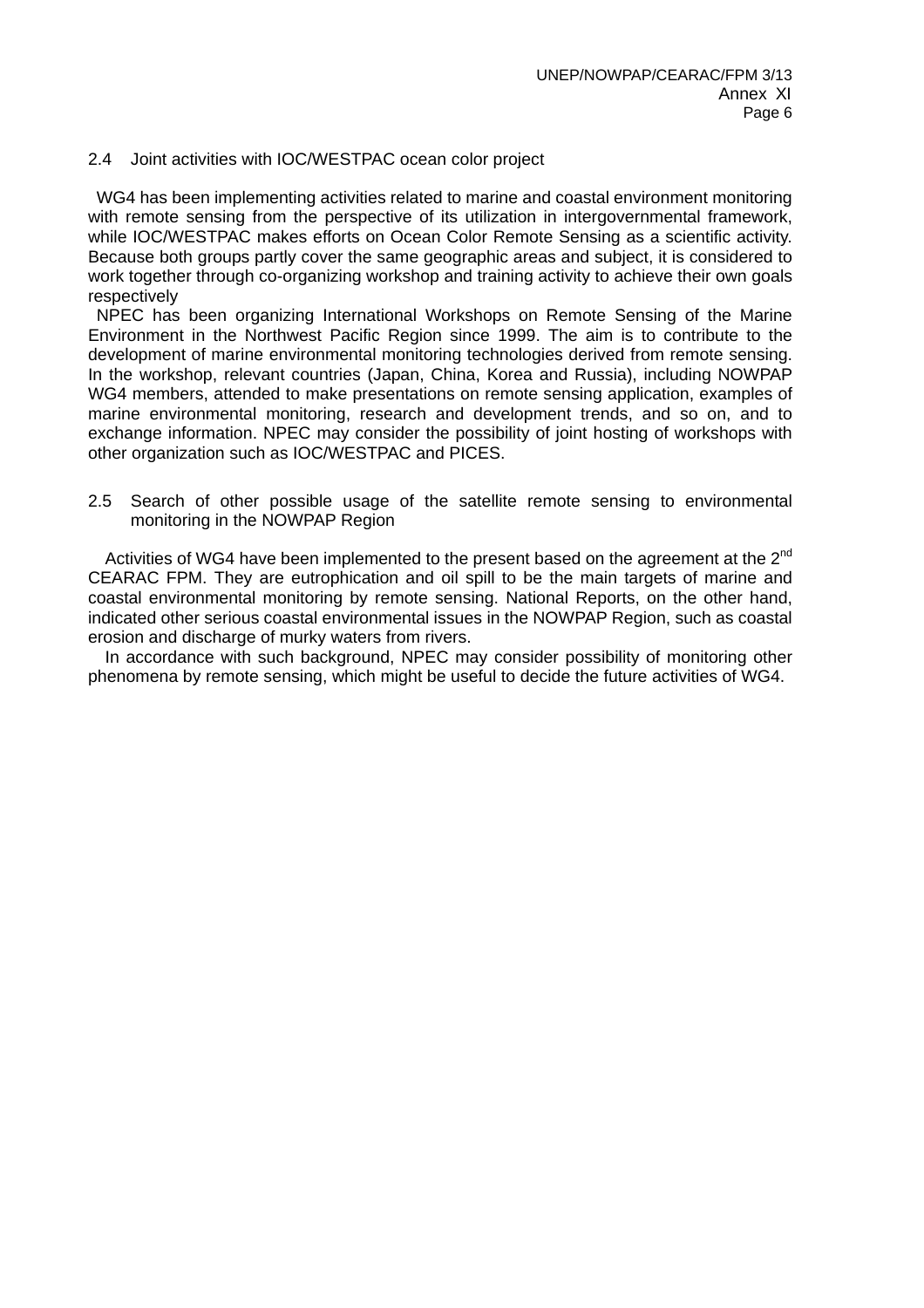# 3 Budget

 The budgets for 2006-2007 are summarized in Table 3.1. NPEC is considering supporting the activities of 2.3, 2.4 and 2.5, taking into account of CEARAC budget allowance.

| Activity                                                                                                                                                                                | Source of budget | Budget US\$ |
|-----------------------------------------------------------------------------------------------------------------------------------------------------------------------------------------|------------------|-------------|
| 2.1 Refinement of guideline being prepared<br>by NPEC for local governments of each<br>country                                                                                          | <b>CEARAC</b>    | 15,000      |
| 2.2<br>Training of young researchers,<br>students, and officers of local government                                                                                                     | CEARAC           | 15,000      |
| 2.3 Further development of portal site, web<br>site on oil spill monitoring by remote<br>sensing and environment watch system,<br>including publication database and digital<br>library | <b>NPEC</b>      | T.B.D.      |
| 2.4 Joint activities with IOC/WESTPAC<br>ocean color project                                                                                                                            | <b>NPEC</b>      | T.B.D.      |
| 2.5 Search of other possible usage of the<br>satellite remote sensing to environmental<br>monitoring in the NOWPAP Region                                                               | <b>NPEC</b>      | T.B.D.      |
| TOTAL                                                                                                                                                                                   |                  | 30,000+     |

|  | Table 3.1 Budgets for 2006-2007. |
|--|----------------------------------|
|  |                                  |

T.B.D.: To be determined.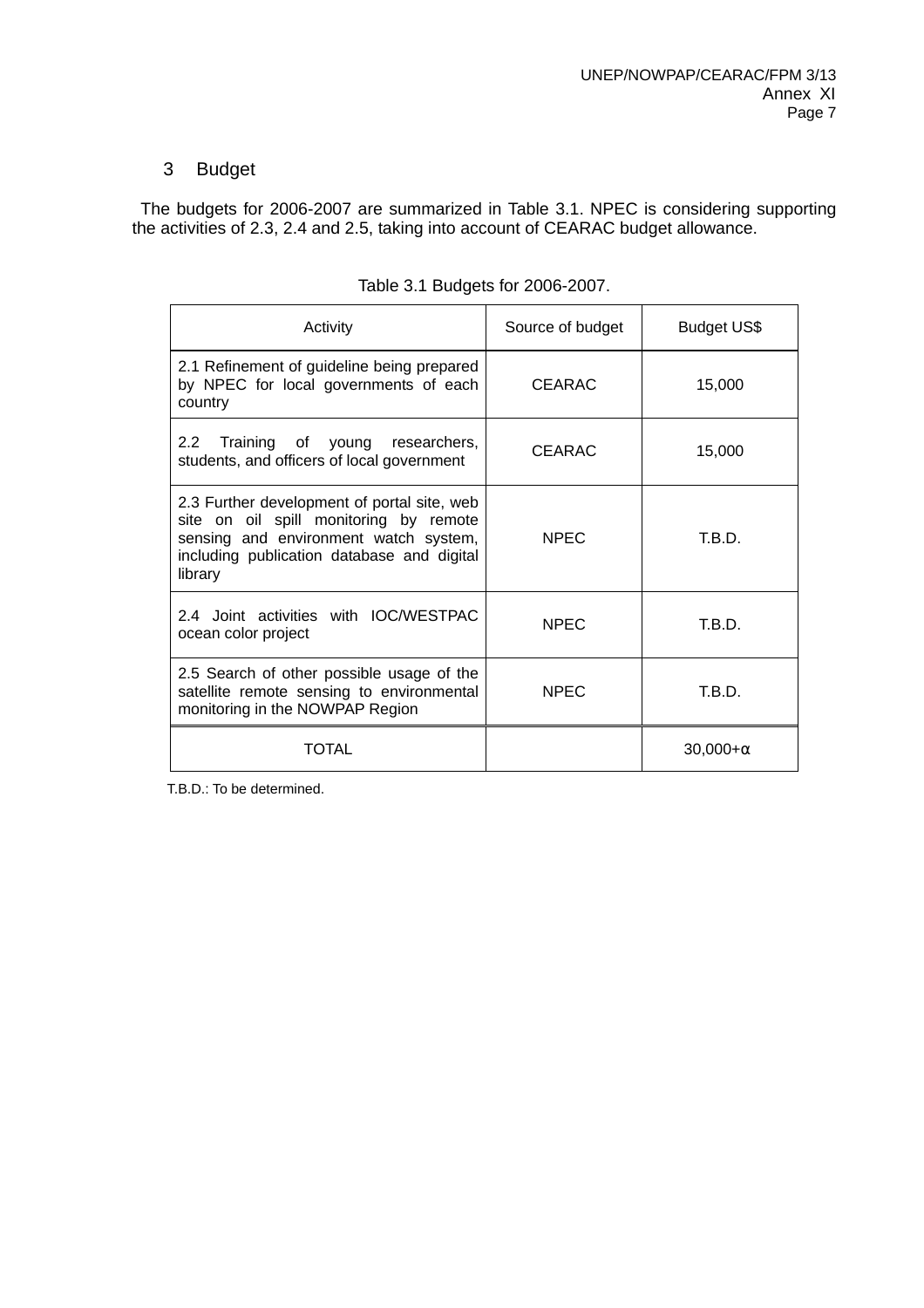# **Annex 11-1**

# **A draft outline of guideline for monitoring of eutrophication in coastal area using satellite data**

## **Table of Contents**

## **I. Purpose and background of the project**

## **II. Eutrophication and satellite remote sensing**

- 1. Introduction
- 2. Satellite data
	- 1) Monitoring variables
	- 2) Sensors
	- 3) Obtaining data
	- 4) Data processing method

## 3. In situ data

- 1) Monitoring variables and measuring method
- 2) Determining sampling points
- 3) Monitoring frequency and timing
- 4) Requisites for monitoring and analysis
- 4. Overall evaluation
	- 1) Accuracy evaluation
	- 2) Integration with the existing monitoring system

# **Appendix 1**

## **A case study in Toyama Bay**

- 1. Objective and background
- 2. Method
	- 1) Monitoring survey of Toyama Bay
	- 2) Obtaining ocean color satellite data
- 3. Analysis and discussion
	- 1) Analysis of time series of satellite chlorophyll a (Chl-a) concentrations
	- 2) Validation of satellite Chl-a concentration
	- 3) Correlation between in situ Chl-a concentration and CDOM
- 4. Overall evaluation of remote sensing as a monitoring tool
	- 1) Detecting spatio-temporal variation of eutrophication by ocean color satellite
	- 2) Evaluation of eutrophication from in situ investigation
	- 3) Others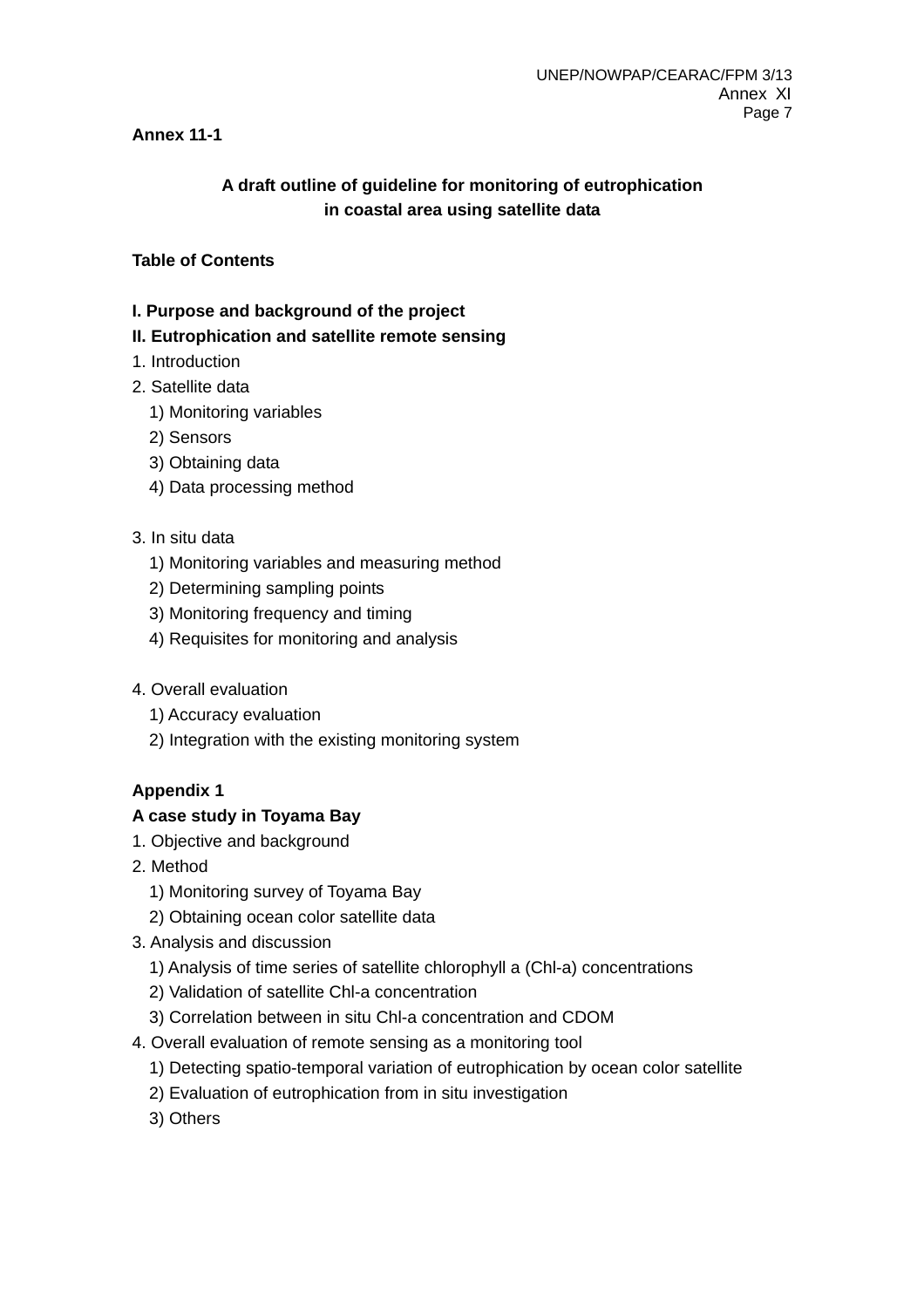#### **I. Purpose and background of the project**

Northwest Pacific Region Environmental Cooperation Center (NPEC) is designated as Special Monitoring and Coastal Environmental Assessment Regional Activity Center (CEARAC) and is working on development of evaluation method for marine and coastal environment using satellite remote sensing.

In the NOWPAP Region, red tide and eutrophication are becoming major problems, calling for joint monitoring as preventive measure. NPEC, recognizing that distribution of Chl-a is a good indicator for eutrophication, has commenced a project called the "Toyama Bay Project", which evaluates usefulness of monitoring of eutrophication in coastal area using satellite data.

 A draft guideline for monitoring of eutrophication in coastal area using satellite data is under development by NPEC, which intends to be a basis for establishing common methods for evaluation and using satellite data for cooperative environmental monitoring in the NOWPAP Region, taking into account of the results and issues raised in the "Toyama Bay Project".

It, however, may be difficult to utilize this guideline as it is, because of large differences of surroundings in each county. Therefore, it is necessary to have experts from the NOWPAP Region to review and refine the guideline prepared by NPEC so that it would match the situation in each region, and to have individual guidelines developed for the NOWPAP Region. As a result, it is desirable that the use of satellite data for eutrophication monitoring in the NOWPAP countries and regions will be actively promoted in the future.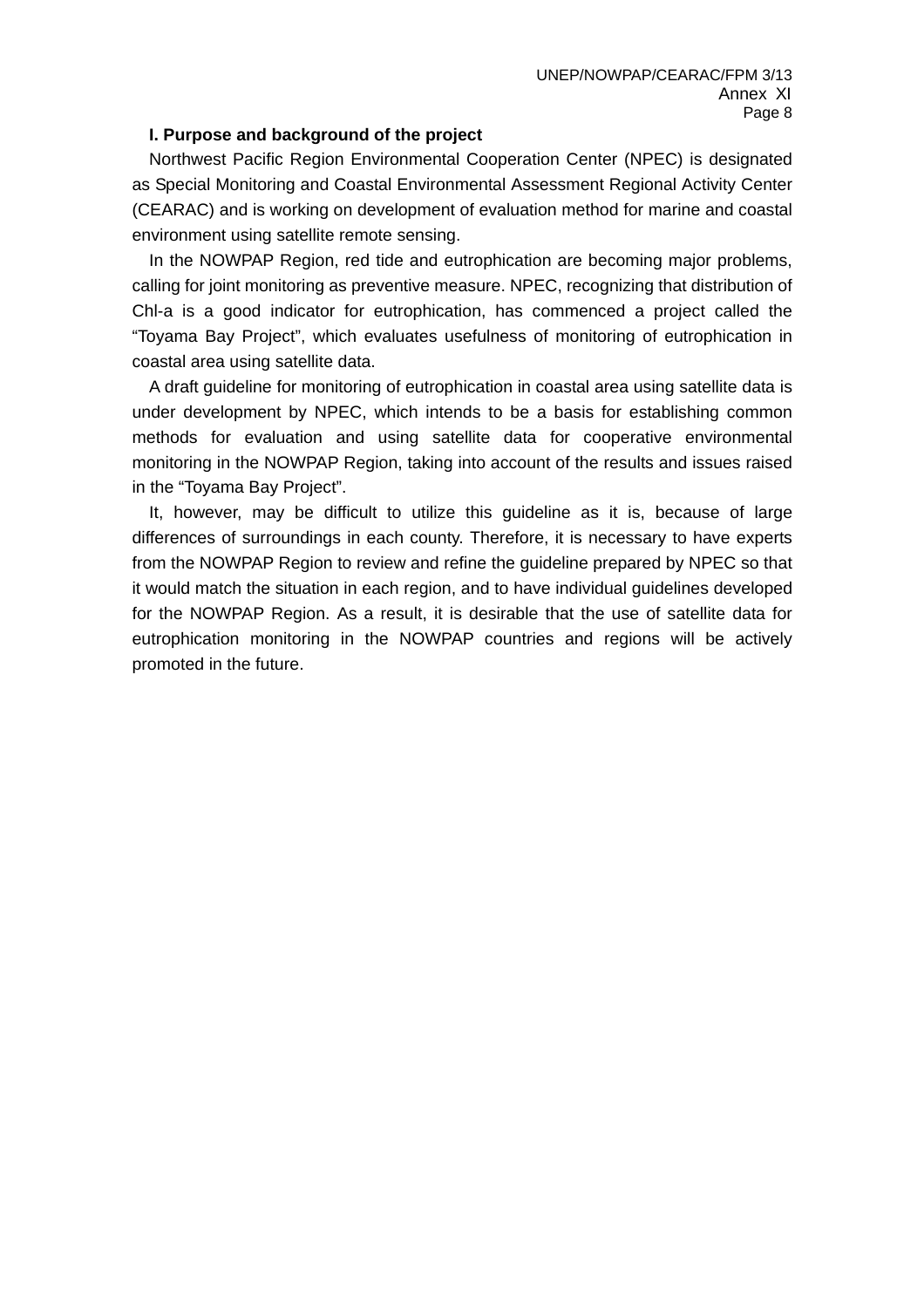#### **II. Eutrophication and satellite remote sensing**

#### **1. Introduction**

- Understanding marine environment with focus on eutrophication, and corresponding research

Environmental indicators to confirm the level of eutrophication are; Nitrogen (NO3-N, NH4-N, etc) and Phosphate (PO4-PM, etc) (nutrients for phytoplankton), Chl-a (indicator for red tide and eutrophication), Suspended Solid and Transparency (indicator for Turbidity), and COD (indicator for organic pollution).

- Advantage of eutrophication monitoring using satellite remote sensing

 Satellite data can be obtained and utilized by any person and any place. Compared to the in situ monitoring data, it is often superior in terms of ranges covered, continuity, and irrelevance to national boundaries. Combined with the in situ data, satellite data can be utilized beneficially as monitoring information. The level of Chl-a, which strongly correlate to eutrophication level, can be estimated from the Ocean Color Satellite data. - Disadvantage of eutrophication monitoring using satellite remote sensing

 Accuracy of satellite data needs to be validated for each sea area, as there could be substantial margin of errors in data taken from coastal areas where there are high concentration of colored dissolved organic materials and suspended inorganic materials. This disadvantage can be supplemented by in situ data.

- Usefulness of eutrophication monitoring by satellite remote sensing

 Satellite remote sensing makes it possible to estimate spatio-temporal Chl-a concentrations. Also, the usefulness of satellite monitoring can be further improved when correlation between Chl-a concentration and organic pollution indicator such as COD is found. There is an algorithm reported, although data are taken from the outer ocean (northern North Pacific Ocean), that enables estimation of the concentration of nitrate in sea surface currents. Nitrate is one of the major constituents of nutrient, it can be estimated from water temperature and Chl-a concentration obtained from satellite monitoring (Goes, J.I. et al.1999).

This guideline gives methodology on how to obtain and analyze satellite data, analysis of in situ data for validating the accuracy of satellite data and integrated evaluation of satellite data with other environmental data.

## **2. Satellite Data**

## **1) Monitoring variables**

#### a. Chl-a

 Chl-a is contained in all species of phytoplankton, and it can be regarded as total amount of phytoplankton that is the base element of biological production of the ocean. In other words, measuring the level of Chl-a enables monitoring of mass generation by phytoplankton. If eutrophication proceeds, Chl-a concentrations become abnormally high and it often result increase of red tide.

Satellite remote sensing allows the estimation of the oceanic Chl-a by measuring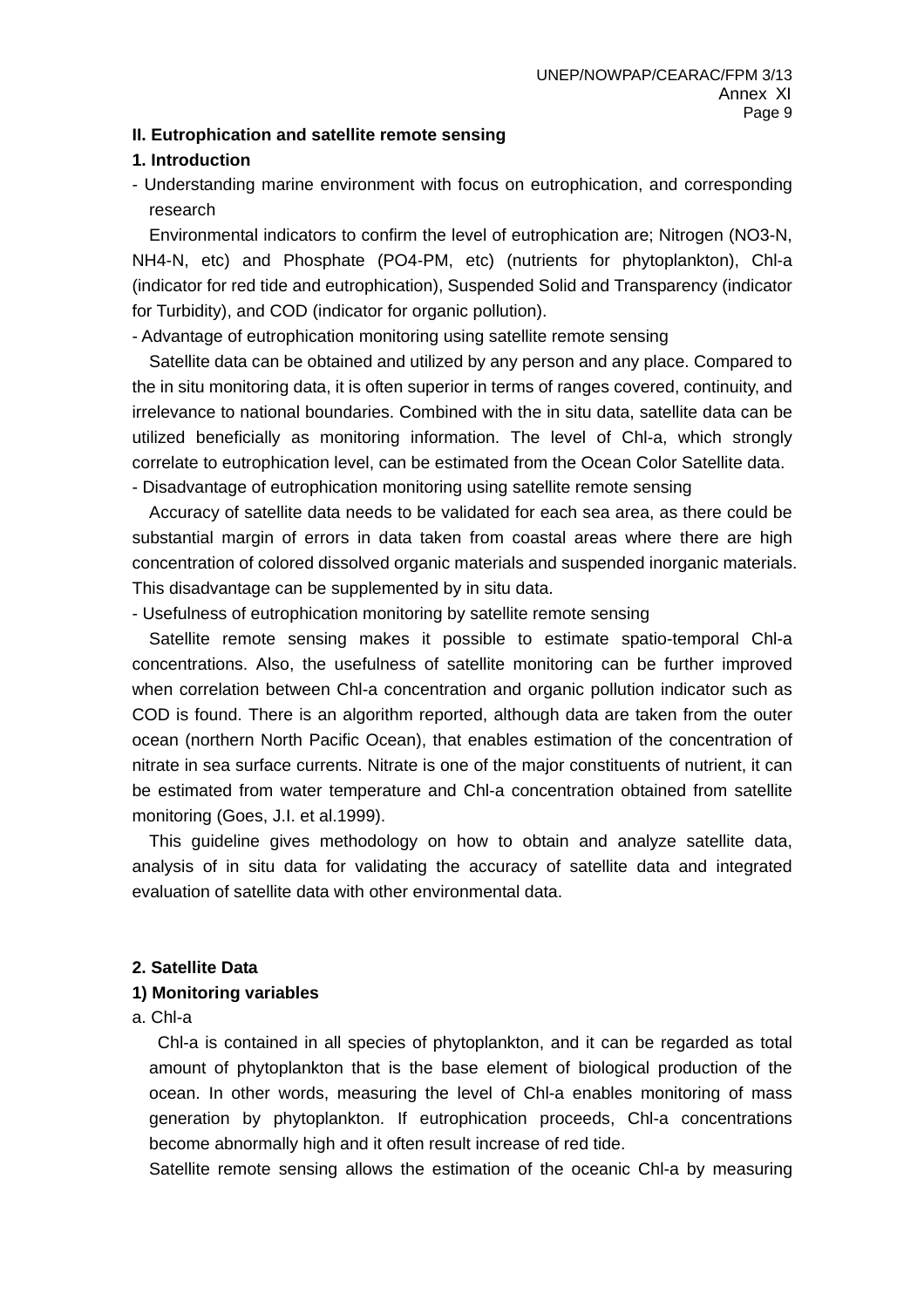water-leaving visible radiation of each wavelength of sea surface. Chl-a concentration can be determined by the color of the water leaving light; greener is higher, hence Chl-a present in water absorbs blue light.

b. Sea Surface Temperature

 Satellite remote sensing allows the measurement of sea surface temperature using infrared and/or microwave ranges of electromagnetic waves. Seasonal change in meteorology and basic information such as current rip can be obtained from data on water temperature of ocean current.

## **2) Sensors**

a. Chl-a

 Satellite observation of ocean color began in 1978 with the launch of the Coastal Zone Color Scanner (CZCS) instrument on the NIMBUS-7 satellite (Mitchell, 1994). CZCS was a demonstration mission to establish the technological and scientific feasibility of mapping ocean phytoplankton pigment concentrations from satellite and its observation continued through about June 1986, although with problems caused by sensor degradation in its later years (Evans and Gordon, 1994.) After about 10 years of blank period, NASDA (predecessor of JAXA (Japan Aerospace Exploration Agency)) launched the Japanese Ocean Color and Temperature Sensor (OCTS) on the ADEOS satellite that operated from August 1996 to June 1997. NASA subsequently launched the Sea-Viewing Wide Field-of–view Sensor (SeaWiFS) in August 1997, which has a five-year design life and continues to operate in 2005, and the Moderate Resolution Imaging Spectroradiometer (MODIS) launched on TERRA in December 1999 and on AQUA in May 2002. JAXA then launched Global Imager (GLI) on the ADEOS-II satellite. It enabled frequent, accurate and global observations of various geo-physical parameters in the ocean (Ishizaka *et al*., 2004). However, operation ceased due to mechanical trouble in October 2003, 10 months after its launch. NASA have been maintaining time series of the aforementioned data, it is necessary, however, to ensure the compatibly of each data for time series analysis.

 SeaWiFS (Sea-viewing Wide Field-of-view Sensor) and MODIS (The Moderate Resolution Imaging Spectro-radiometer) are the ocean color sensors currently in operation that monitors Chl-a, concentrations and also the monitored data is open to the public via the Internet.

SeaWiFS Chl-a concentration data from September 1997 (right after its launch) to December 2004, can be obtained for free of charge by submitting user application to NASA, Methods for acquiring SeaWiFS data depends on the purpose (research or commercial). MODIS data is received at many organizations, and is open to the public via the Internet*.* 

#### b. Sea Surface Temperature

Sea Surface Temperature is estimated by processing of NASA AVHRR (Advance Very High Resolution Radiometer) and NASA MODIS data. The data are received by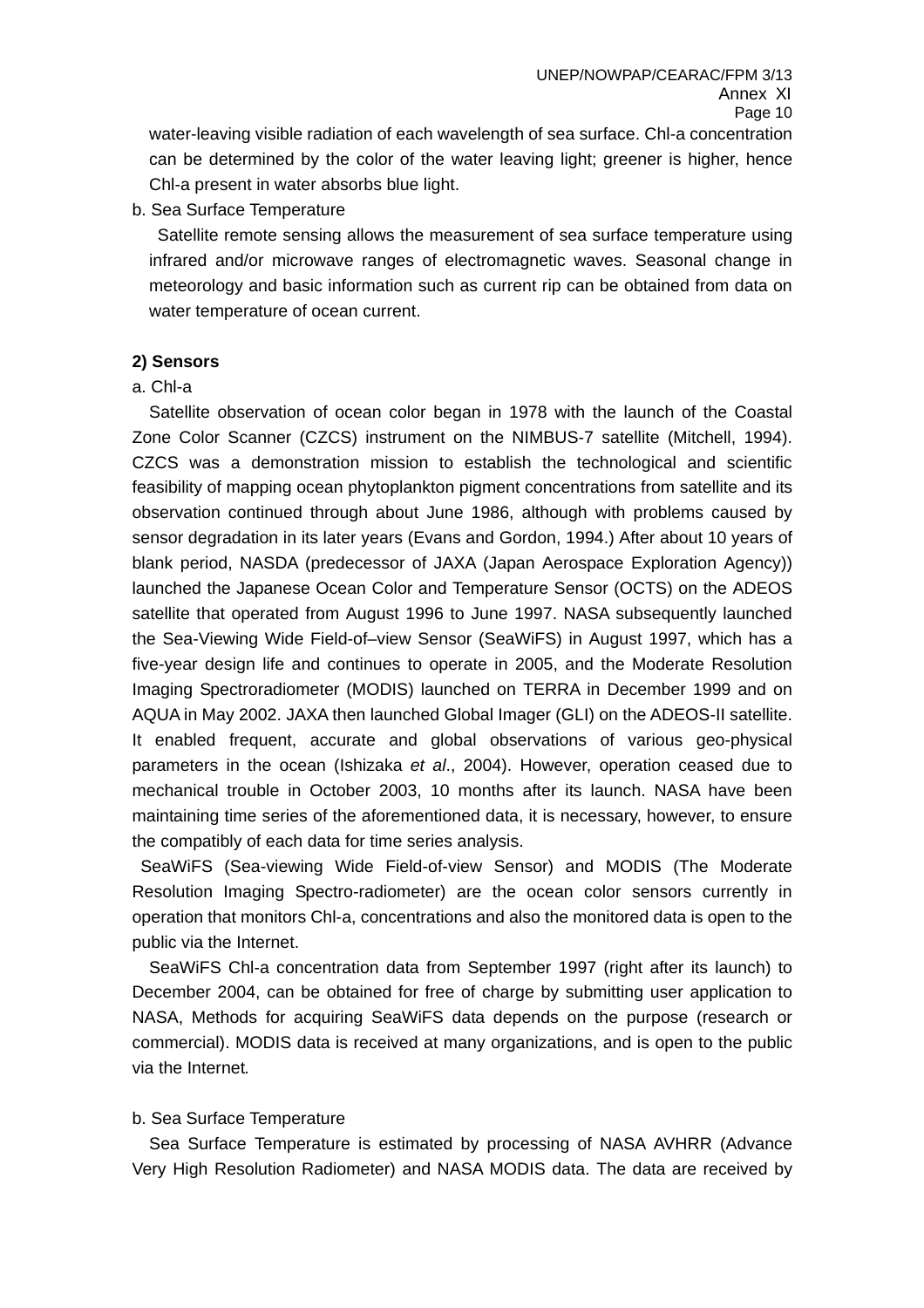many organizations and transmitted to the public via the Internet.

## **3) Obtaining data**

a. Chl-a

<SeaWiFS>

If SeaWiFS Chl-a data are used for research, they can be obtained free of charge, under conditions that NASA authorizes the purpose of data use. Process for user registration is described in details on 'SeaWiFS Project Information' site in SeaWiFS Project Homepage (http://oceancolor.gsfc.nasa.gov/SeaWiFS/).

SeaWiFS Chl-a data can be obtained via the Internet from NASA Goddard Distributed Active Archive Center. NASA provides SeaWiFS data products in different spatial resolution, either in GAC (Global Area Coverage) or in LAC (Local Area Coverage). Both GAC and LAC data can be utilized for monitoring of coastal areas.

# <MODIS>

MODIS data that had been received by ground station of JAXA and processed by JAXA GLI algorithm can be downloaded from the Northwest Pacific Region Marine Environment Watch Homepage (the Marine Environment Watch Homepage). To download, user registration is necessary, which can be done on the website below. URL for user registration: http://www.nowpap3.go.jp/jsw/eng/search/regist.html

 Method to download MODIS Chl-a concentration data is described in the website below:

http://www.nowpap3.go.jp/jsw/eng/software/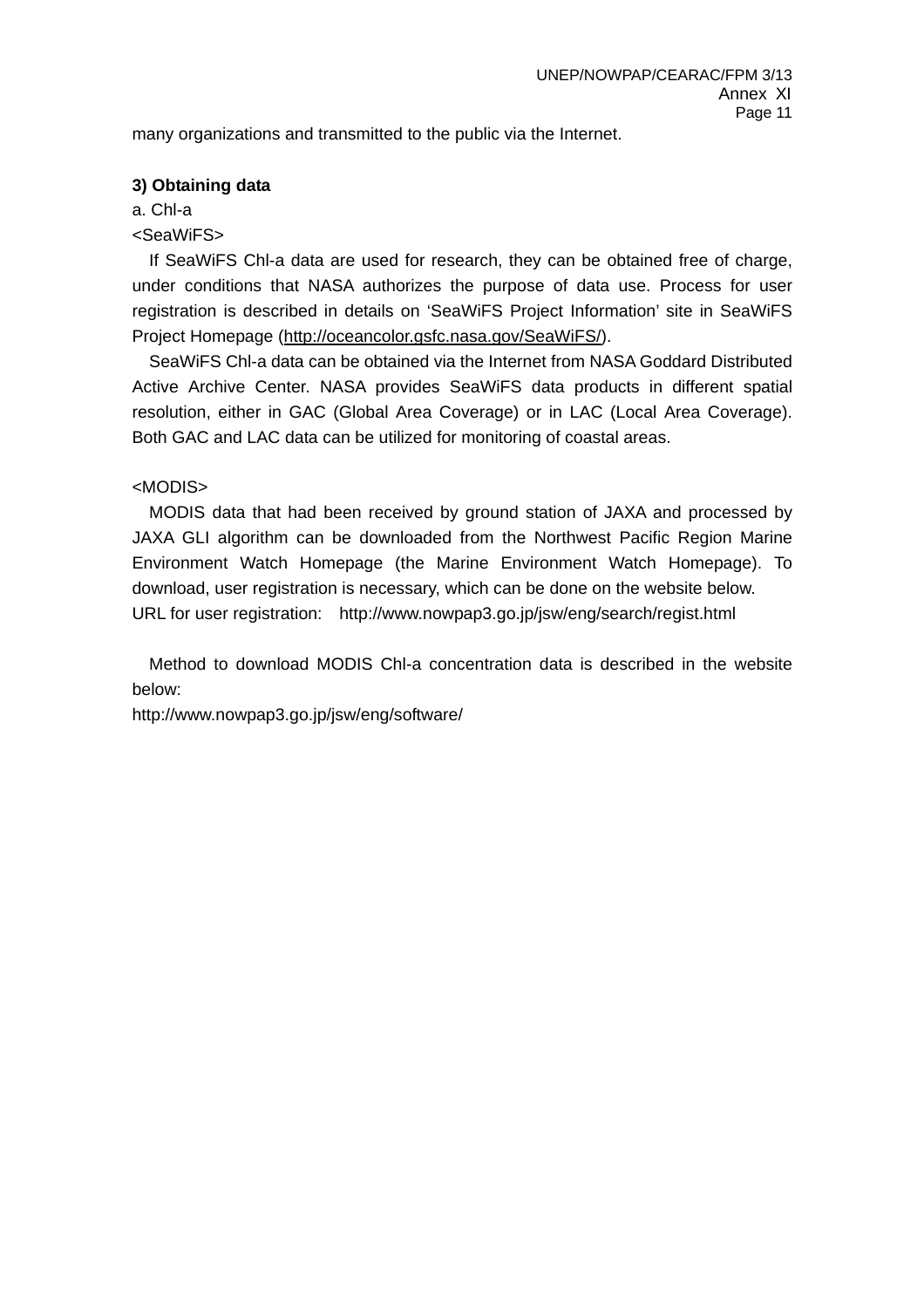## b. Sea Surface Temperature

AVHRR data can also be downloaded from the Marine Environment Watch Homepage. The method for user application is the same as for MODIS data.

#### **4) Processing Method**

#### a. Setting up of Processing Systems

SeaDAS (SeaWiFS Data Analysis System), a free software developed by NASA, is the most suitable choice for processing and analyzing Chl-a data from SeaWiFS SeaDAS may be run on PC-Linux, which enables the construction of processing environment at low cost.

 For processing and analyzing Chl-a data from MODIS and Sea Surface Temperature data from AVHRR, Excel program from Microsoft may be used.

b. Extraction of Data

i. Chl-a

<SeaWiFS>

To extract Chl-a data, L1A level data need to be obtained from NASA DAAC, and atmospheric correction and geometric correction need to be conducted.

<MODIS>

 MODIS Chl-a data retrieved by application of JAXA GLI algorithm can be obtained from the Marine Environment Watch Homepage.

ii. Sea Surface Temperature

AVHRR-derived SST data can be processed data by the Marine Environment Watch Homepage.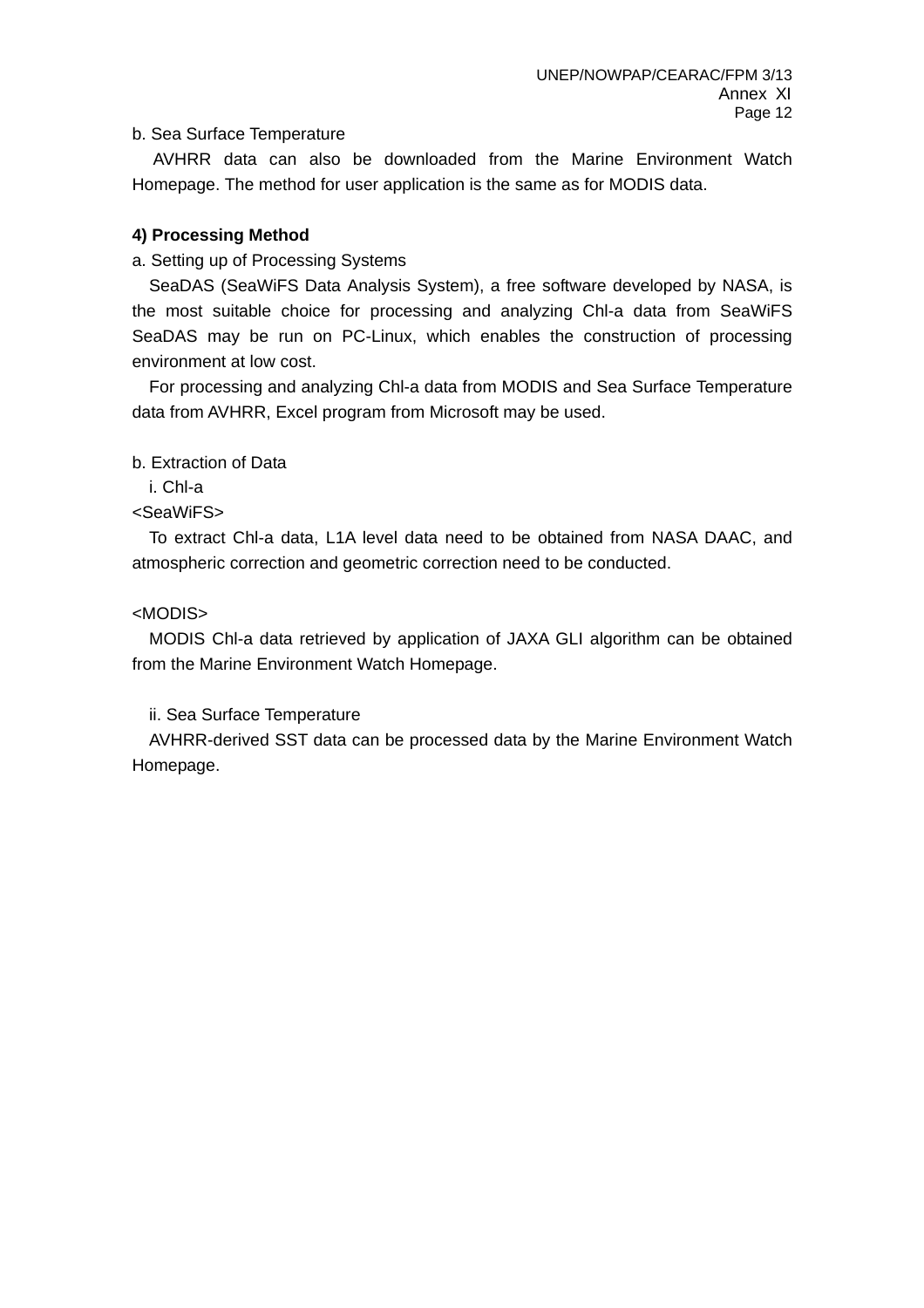## **3. In Situ Data**

 To maximize the usefulness of satellite monitoring, it is essential to obtain in situ data coinciding in time and space with satellite data. Match up data set is used for calibration and validation.

#### **1) Monitoring Items and Measuring Method**

#### a. Chl-a concentration

 In situ measurements of Chl-a concentration are used for calibration and validation of satellite data. They are also a good indicator of eutrophication and correlate with organic pollution level, such as COD, etc.

## b. Suspended Solid (SS) and Chromatic Dissolved Organic Material (CDOM)

 SS and CDOM are measured as they influence on errors of satellite-derived Chl-a concentration. It is recommended to compare the measured SS and CDOM values with satellite data and with Water-Leaving Radiance,

#### c. Water-Leaving Radiance

In situ Water-Leaving Radiance of sea surface can be monitored by measuring profile of reflectance in water. The data are used to calibrate and validate in-water algorithms.

#### d. COD and Nutrient

 COD is an indicators of organic pollution. If they are measured simultaneously, it may be useful to develop further understanding of the behavior of eutrophication and organic pollution process. This will make it possible satellite remote sensing function as a monitoring tool of organic pollution that is leading to eutrophication for local use.

## e. Sea Surface Temperature and Salinity

 In situ SST measurements are used to evaluate the errors of satellite-derived SST fields. They are also used to calculate growth rate of phytoplankton. Measurements of surface salinity make it possible to estimate how much fresh water due to river outflow and precipitation is flowing into the target area.

#### f. Transparency

 Transparency can be used to grasp a rough figure on average turbidity in the surface seawater. Measurement method is simple. There are plenty of data in the past, which can be used for comparison with the present data in particular in the NOWPAP Region.

#### g. Other items

Other items that can be measured are vertical distribution of water temperature and salinity. It is also advisable to keep records of the weather conditions including atmospheric temperature, cloudiness, wind speed and direction, waves and wave undulation, etc. during satellite sensing.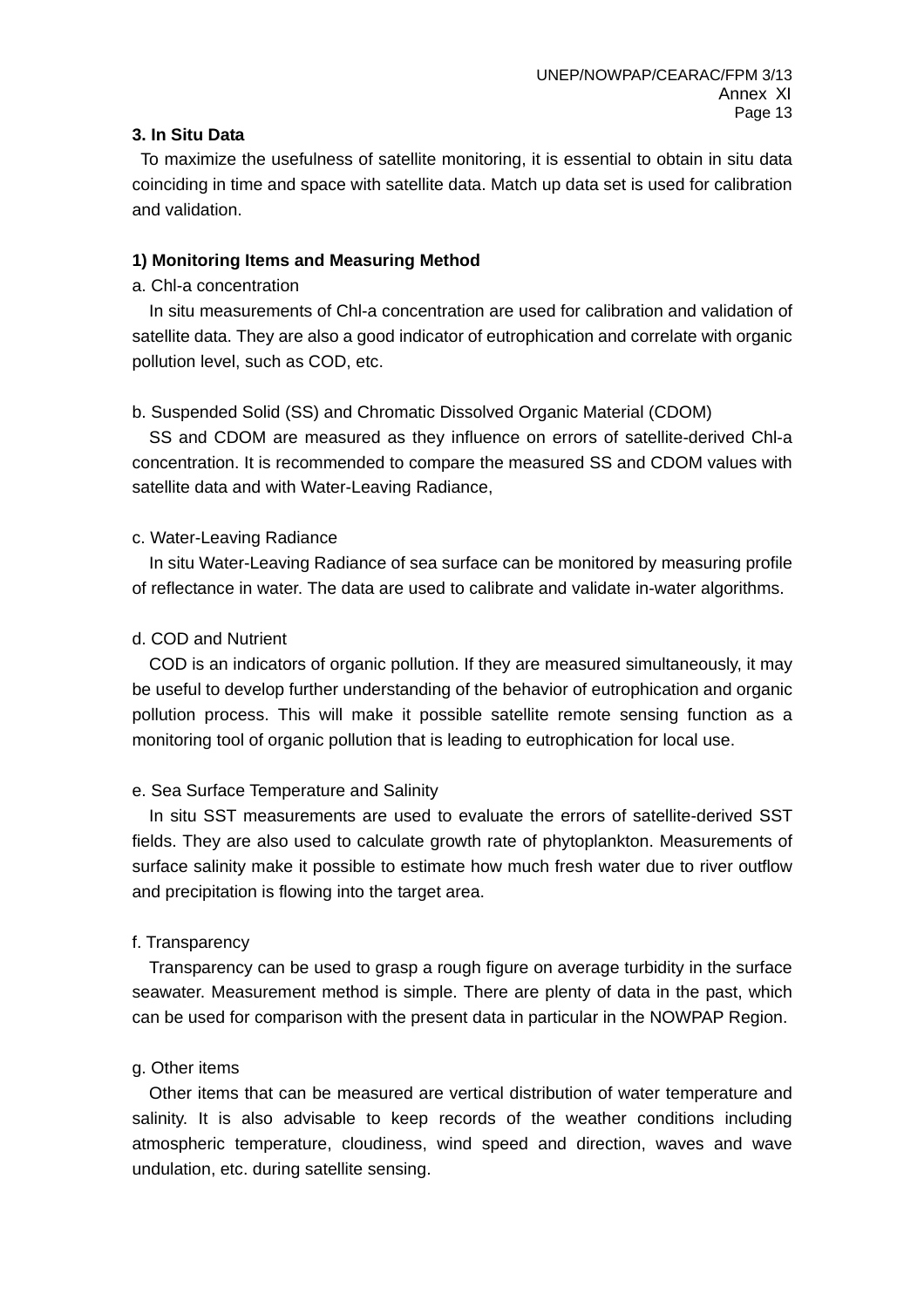#### h. Measurement method

Please refer to Manual for oceanographic observation (Japan Meteorological Agency) and Marine Monitoring Guideline for the Correction and Validation of Satellite Sea Color Data (Earth Science and Technology Forum/Earth Monitoring Committee, Marine Environment Science Team 2001) for the detailed measurement methods and notes to be taken care of the measurements of Chl-a, Suspended Solid, Chromatic Dissolved Organic Material, and Water-Leaving Radiance.

## **2) Determining Sampling Points**

#### a. Number of Sampling Points and Spatial Scales

 About 10 in situ sampling points (the more the better) are desirable per 1 measurement from satellite. It is necessary to set the sampling points in coastal area, outer sea and also at the border, to obtain wider range of in situ data. Due to limited spatial resolution of satellite data, sampling points need to be set at least 1 km apart from each other.

#### b. Distribution of Sampling Points

 It is desirable to set fixed points if continuous in situ monitoring is possible; however arbitrary points are acceptable for a single-shot measurement. Coastal topography and sea bathymetry as well as the location of river outflow need to be considered when determining the sampling points.

## **3) Monitoring Frequency and Timing**

When determining monitoring frequency and timing, climatic (less cloud coverage is preferable) and oceanographic conditions (times when river waters flow in and growth of phytoplankton is active should not be missed) need to be considered. Regular monitoring (once a month, for example) is necessary if temporal variations of water quality need to be captured by in situ monitoring. However, if more match up data set are needed, the monitoring shall be specialized in obtaining more sea truth data, and the monitoring timing could be focused om short terms under good conditions.

## **4) Requisites for Monitoring and Analysis**

Vessels used for monitoring need to have enough seaworthiness and speed to implement what is laid out in the monitoring plan. Positioning system (e.g. GPS) and navigation system is also required.

Participation of organization that holds necessary capability and equipments for analyzing Chl-a, COD, SS, CDOM and other nutrient salts is essential.

It is desirable to obtain Water-Leaving Radiance data to verify in-water Algorithm.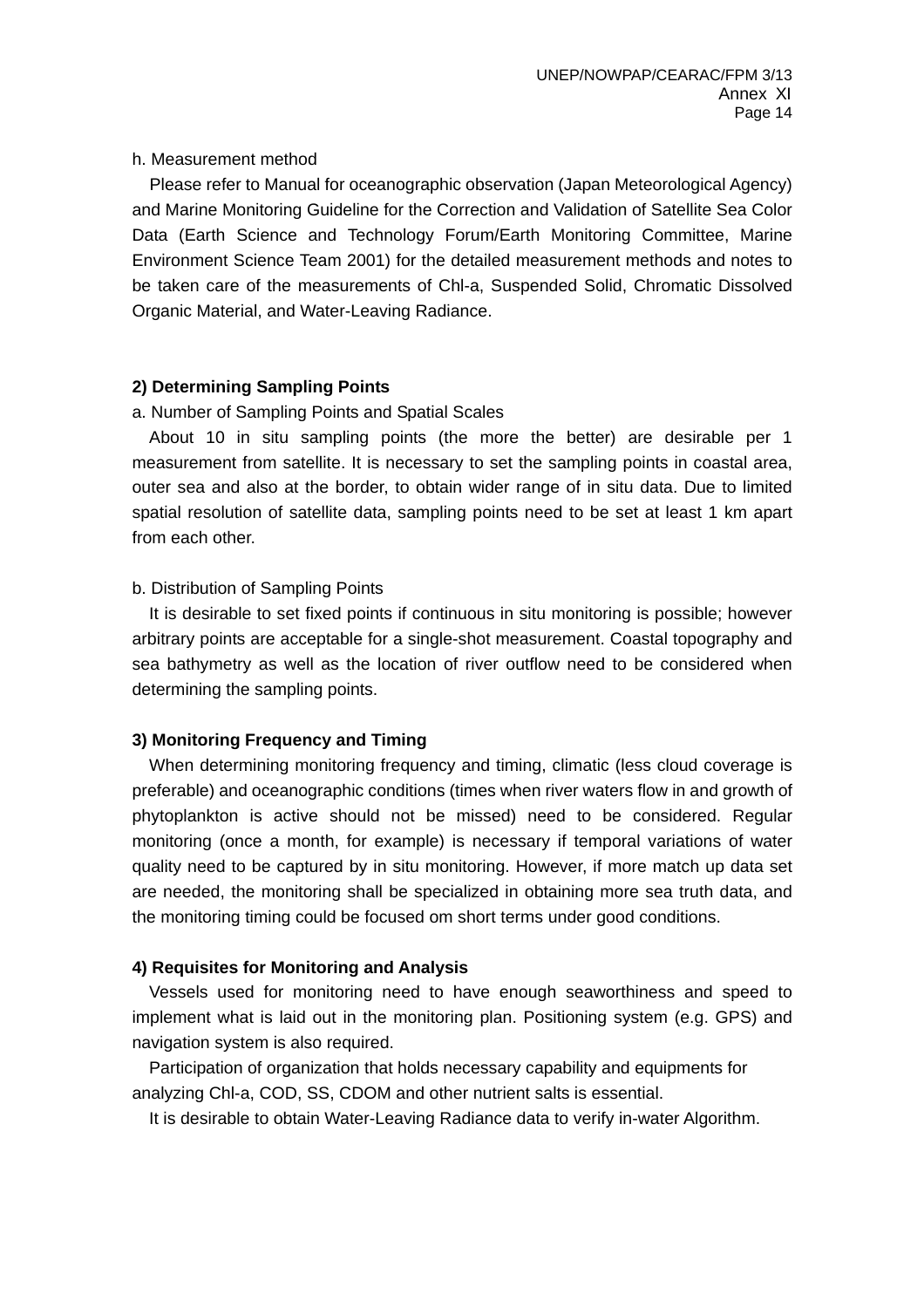# **4. Overall Evaluation**

## **1) Accuracy Evaluation**

a. Evaluation of Underwater Algorithm (Analysis of Profiling Reflectance)

Correlation shall be analyzed between in situ Chl-a concentration and satellite-derived Chl-a concentration (satellite Chl-a concentrations), calculated from Water-Leaving Radiance using the underwater algorithm. This analysis can clarify if there are any discrepancies, wether in atmosphere or underwater part in the estimation algorithm of Chl-a concentrations by satellite. It is essential to improve the accuracy of satellite monitoring

## b. Analysis of correlation between in situ and satellite Chl-a concentration

Correlation between in situ and satellite Chl-a concentration shall be analyzed. It is more preferable to look into differences between in situ and satellite chlorophyll a concentration depending on levels of CDOM and SS. If there are many sets of satellite and in situ data and certain correlation is observed between these data, the correlation can be applied to bring satellite data close to in situ data through calibration and validation. It is also useful to confirm if satellite data can be used as relative data.

 In general, the data from satellite is often overestimated compare to in situ data when the concentration of SS and CDOM become higher. Thus, its comparison to in situ data is required when satellite Chl-a data is to be used as absolute value. When SS and CDOM are considered to be high, e.g. after heavy rain and inflow of turbid water, it is recommended not to use satellite Chl-a concentration data, as it is likely to be strongly affected by high SS and CDOM.

## **2) Integration with the Existing Monitoring System**

a. Understanding spatio-temporal variations of eutrophication by Ocean Color Satellite If no substantial temporal differences are observed in differences between satellite data and in situ data, satellite data can be used for analyzing time-series behavior. As many data can be obtained from one measurement in satellite monitoring, averaging these data will balance out errors from each value. Also, satellite monitoring can help understand spatial characteristics of eutrophication, as data can be obtained to cover wide range of area. The usefulness of satellite monitoring is expected to increase when accuracy of satellite Chl-a concentration data is improved.

## b. Evaluation of Eutrophication

If COD or concentration of various nutrient salt (e.g. Phosphorus, Nitrogen, etc.) is measured at the same time, understanding on the relationship with Chl-a and causes of eutrophication may be further developed.

c. Comparison of existing data (Chl-a, COD) to satellite data and Data Complementation By comparing of spatio-temporal variation of satellite Chl-a concentration data to the existing water quality data for the target sea area, variation patterns and reproducibility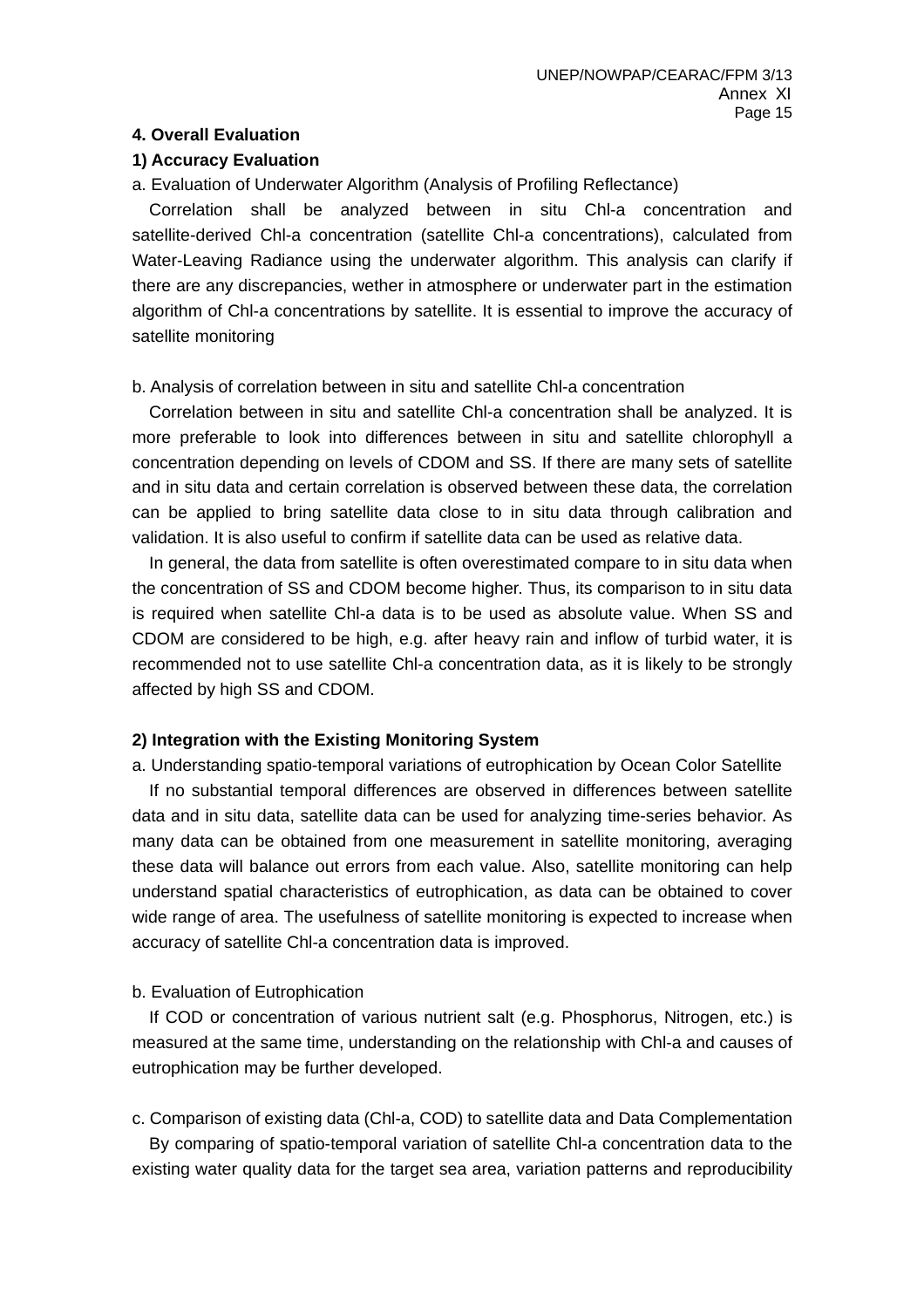of satellite data may be evaluated.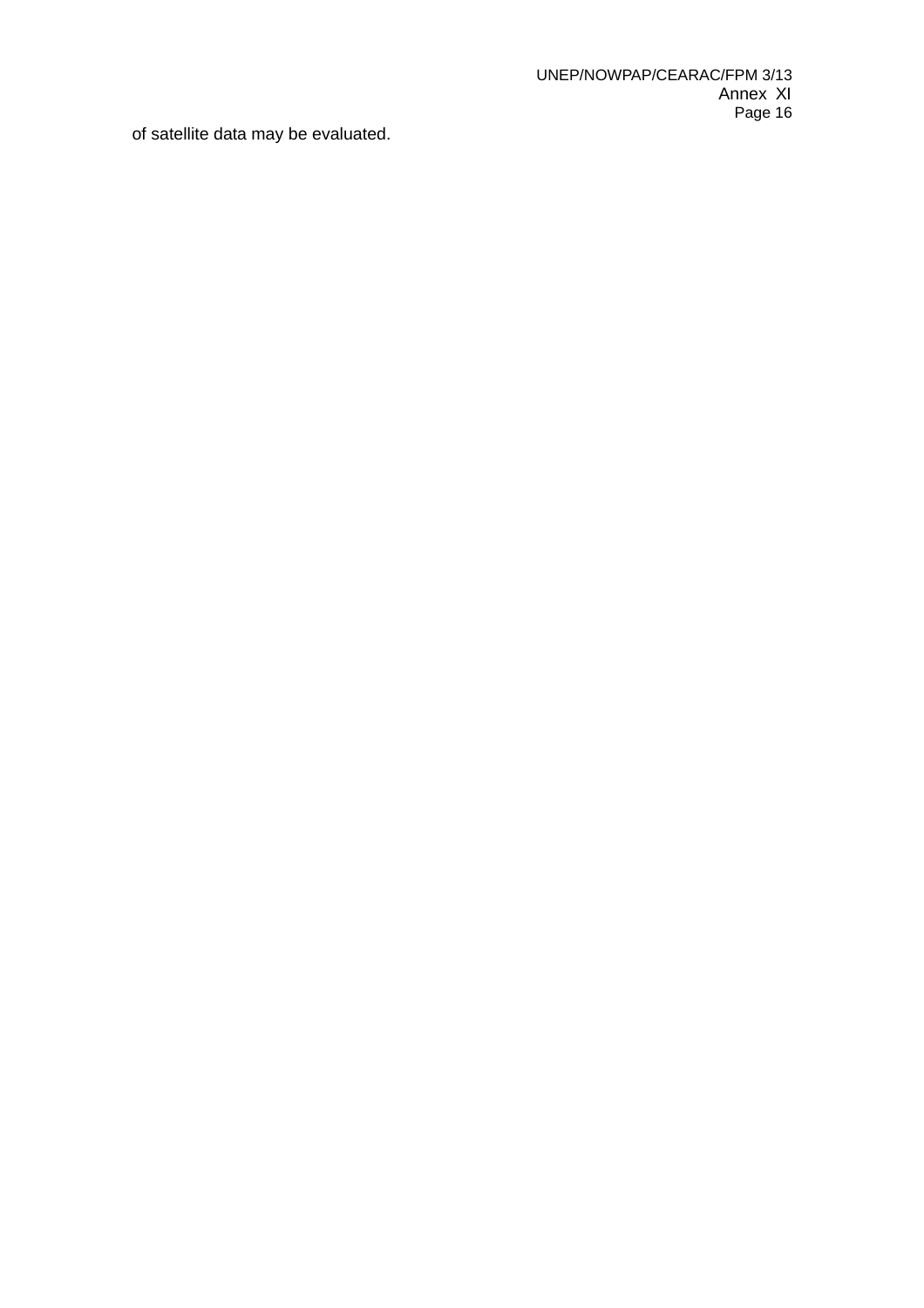## **Appendix 1**

#### **A case study in Toyama Bay**

## **1. Objective and Background**

In order to evaluate the effectiveness of remote sensing techniques as a monitoring tool for the marine and coastal environment, a case study was conducted in Toyama Bay. In this study, MODIS Chl-a was analyzed with sea-truth data for validating in-water algorithms for estimating Chl-a concentration.

In addition, SeaWiFS Chl-a concentration data were analyzed to understand spatio-temporal variation of water quality in Toyama Bay. The correlation between phytoplankton and seawater pollution (COD; Chemical Oxygen Demand, classified phosphate) were studied to understand the process of pollution.

## **2. Method**

## **1) Monitoring survey of Toyama Bay**

a.Observed variables with vessel

pH, temperature, salinity, water color, transparency, underwater radiances (measured by Profiling Reflectance Radiometer (PRR) 600)

Temperature and salinity (measured by CTD)

b.Analyzed variables in lab

DO(Dissolved Oxygen), Chl-a, SS(Suspended Solid), CDOM(Colored dissolved organic matter), classified phosphate, silicate, total nitrogen, COD etc.

## **2) Obtaining ocean color satellite data**

 MODIS Chl-a data was obtained through Marine Environmental Watch System. The data was processed based on the algorithm, which was developed by JAXA for GLI, a sensor on board on ADEOS-II satellite.

 SeaWiFS Chl-a data of Toyama Bay from 1998 to 2003 was also obtained and processed for the coverage from longitude 136.5 to 138.5 degrees east and latitude 36.5 to 38.0 degree north. (Fig. 1)



**Fig.1 Location of study area.**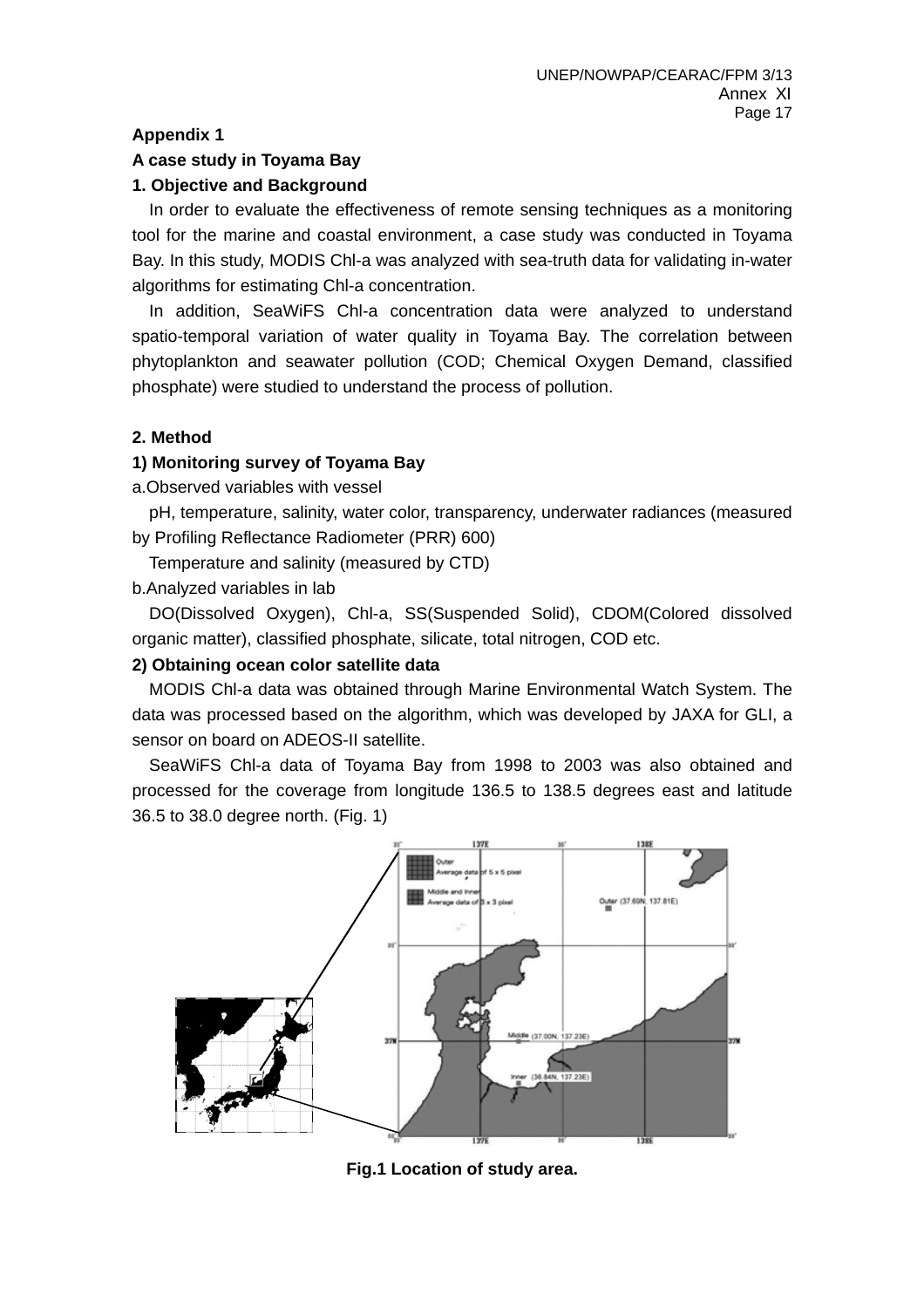# **3. Analysis and discussion**

# **1) Analysis of time series satellite Chl-a concentration**

a. Analysis of daily Chl-a concentration image

 Chl-a concentration patterns of Toyama Bay in May 2003 were observed (Fig.1). As described later, satellite Chl-a concentration tended to be over estimated than in-situ Chl-a concentration data, when high concentration of SS and CDOM caused by discharge of murky waters was detected. Few rainfall and river discharge, however, was measured in studied period shown in Fig.2, and it was considered that high Chl-a concentration was moved with the anti-clockwise flowage pattern, which was previously suggested in Toyama Bay (Uchiyama 1993).

 By this means, remotely sensed Chl-a images are useful but not limited to detect its concentration and its transition pattern with the flowage pattern.



**Fig. 2 Chl-a concentrations pattern of May 2003 observed by MODIS in Toyama Bay**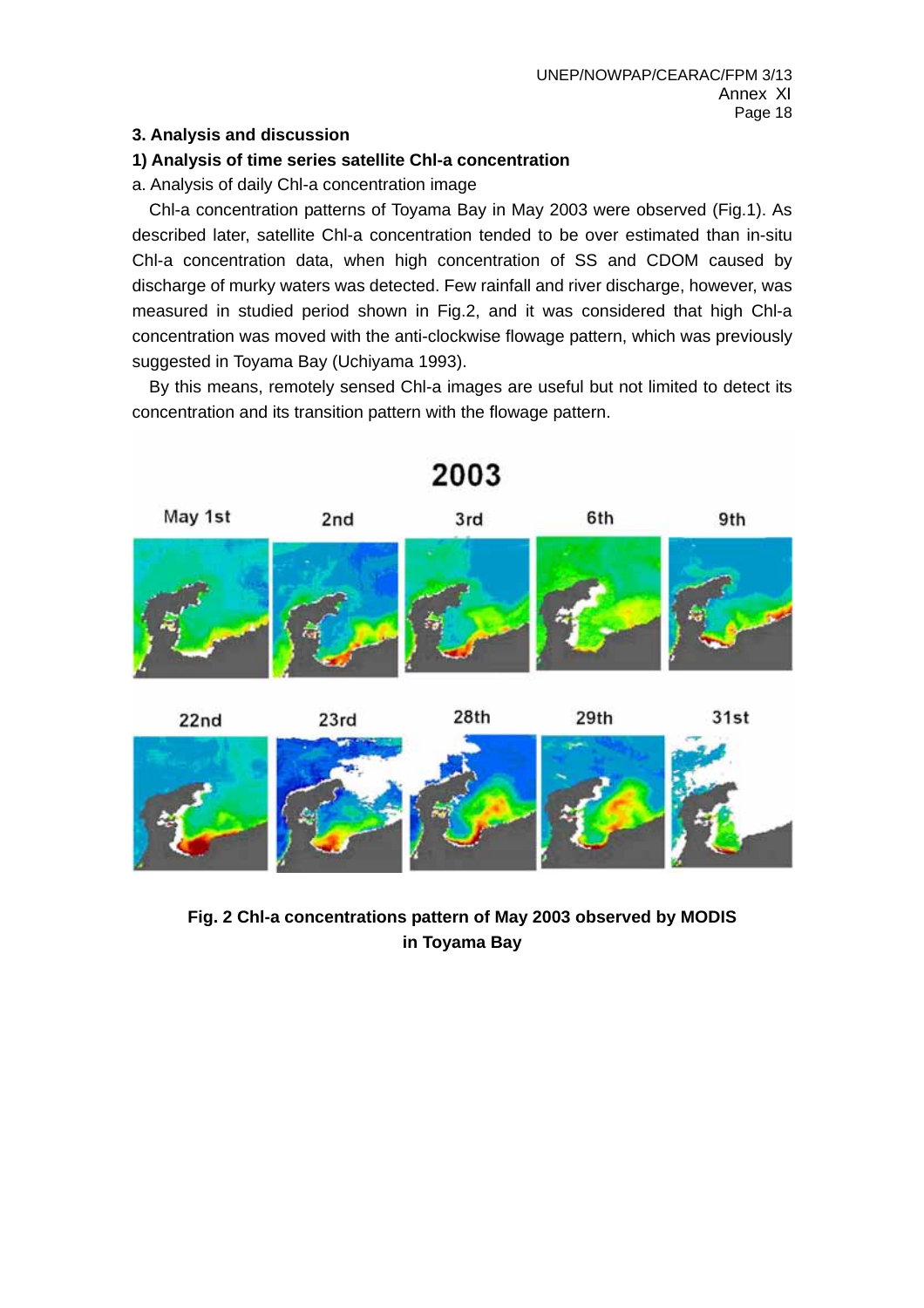b. Analysis of monthly Chl-a concentration image

 The monthly average SeaWiFS Chl-a concentration image below indicates two peaks of Chl-a concentration every year, one in early spring (March and April) and the other in fall (October and November). It also shows that the Chl-a concentration of the inner area of the bay is higher every summer (June, July and August) and fall (September and October) than in the other seasons (Fig. 3).



**Fig. 3 Monthly average SeaWiFS Chl-a image of Toyama Bay.**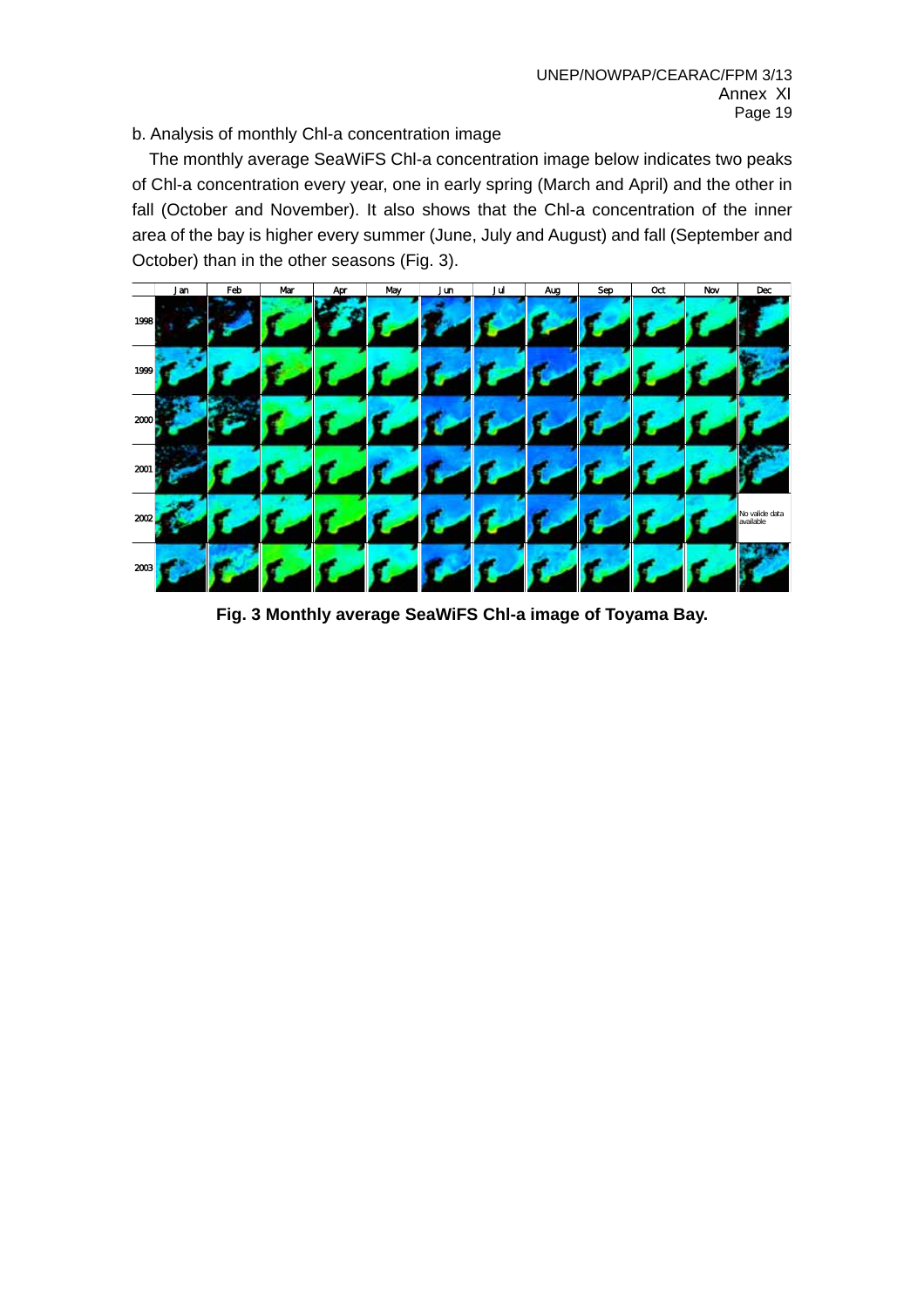c. Seasonal variability of Chl-a concentration in three different areas

 Time series of daily SeaWiFS Chl-a concentration in three different areas showed different characteristic of seasonal variation (Fig. 4). There were two apparent peaks of Chl-a concentration in spring and fall every year in outer area. This corresponds to the timing of seasonal phytoplankton bloom offshore or in the NOWPAP Region (excluding Yellow Sea) (Yamada 2004), and it is expected that the land source nutrient input is minimum. On the other hand, Chl-a concentration in inner area was higher in summer and fall and radically changed in short period of time. This may be caused by nutrient input from river, and possible eutrophication by human activity is suspected. It is clear that the middle part of the bay is also influenced by river discharge but the influence is relatively smaller than the inner part.



Jan Feb Mar Apr May Jun Jul Aug Sep Oct Nov Dec

**Fig. 4 Seasonal variability of Chl-a concentration in three different areas. Each area, outer (A), middle (B) and inner (C), is corresponding to the location in Fig. 1.**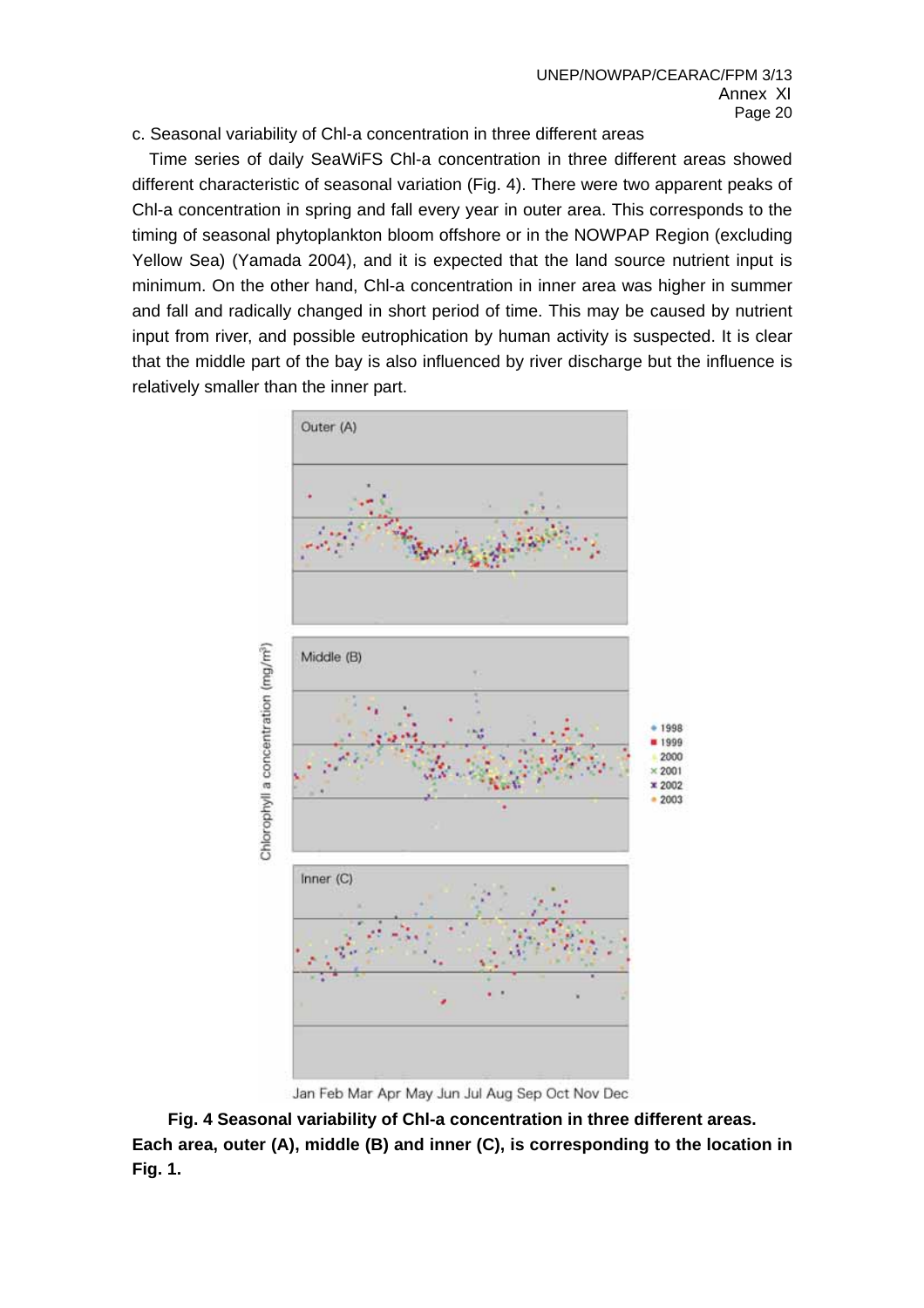## **2) Validation of satellite Chl-a concentration**

## a. Validation of in-water algorithms

 The correlation between in situ Chl-a concentrations and one derived from three existing in-water algorithms of SeaWiFS, MODIS and GLI were investigated, using data observed in Isahaya, Ariake (Kyushu Region), East China Sea (ECS), Wakasa Bay (Japan sea) and Toyama Bay (Fig.5). The results showed strong relationship in ratio 1:1, varying coefficient of correlation 0.85 to 0.88 and square error of 0.015 to 0.016 in all data. When investigating data of Toyama Bay solely, the coefficient of correction, the coefficient of correlation varied 0.55 to 0.58, however square error was 0.052 to 0.057. The above results indicate that there is no unique characteristic in Toyama Bay, thus, existing in-water algorithms can be applied to estimate Chl-a concentration in Toyama Bay. It also suggested that there might be a problem in atmospheric correction.



**Fig.5 Relationships in situ Chl-a and one derived from three existing in-water algorithms SeaWiFS, MODIS and GLI**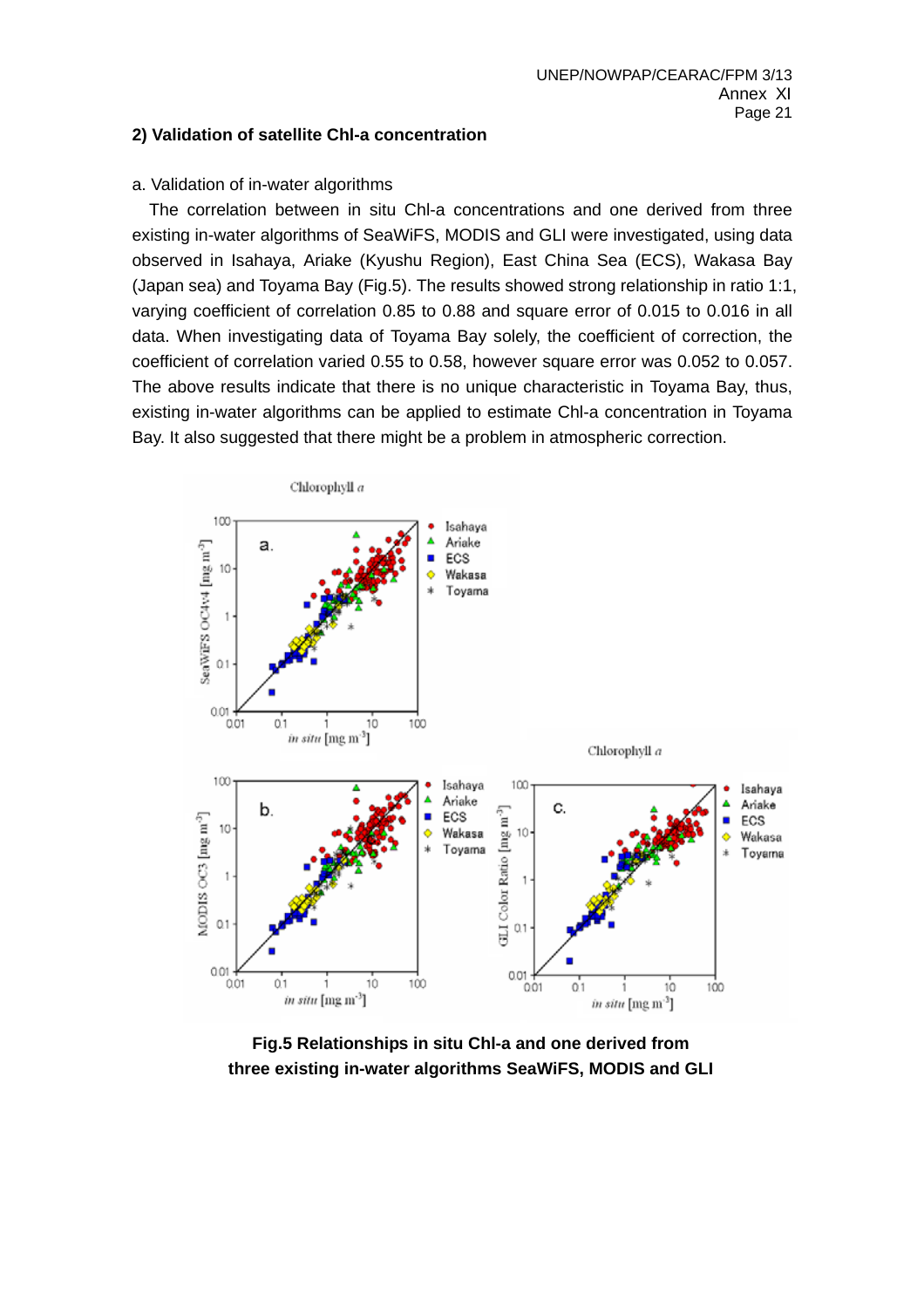## b. Correlation of Chl-a concentration between in situ and MODIS

 The correlation between in situ and MODIS Chl-a concentration processed by JAXA GLI algorithm was investigated using match up data of 4 cruises (Fig. 6). Liner regression was found in all cases. MODIS Chl-a concentration was slightly underestimated in one case (July 23, 2004), while strong positive correlation ( $R = 0.88$ ) \*\*, N=9) was found. In contrast, MODIS Chl-a concentrations for other three cases tended to be overestimated. It was suggested that the underestimation of MODIS Chl-a concentration of July 23, 2004 may be affected by anomaly of mirror on MODIS instrument, which was reported by NASA.



**Fig.6 Relationship between satellite and in situ Chl-a**.

c. Analysis of MODIS Chl-a concentration with SS and CDOM

 The difference between in situ and MODIS Chl-a concentration and its relationship with SS and CDOM were studied. It was found that MODIS Chl-a concentration tends to be overestimated when the concentration of SS and CDOM become higher (Fig. 7).



**Fig.7 Analysis of MODIS Chl-a concentration with SS and CDOM.**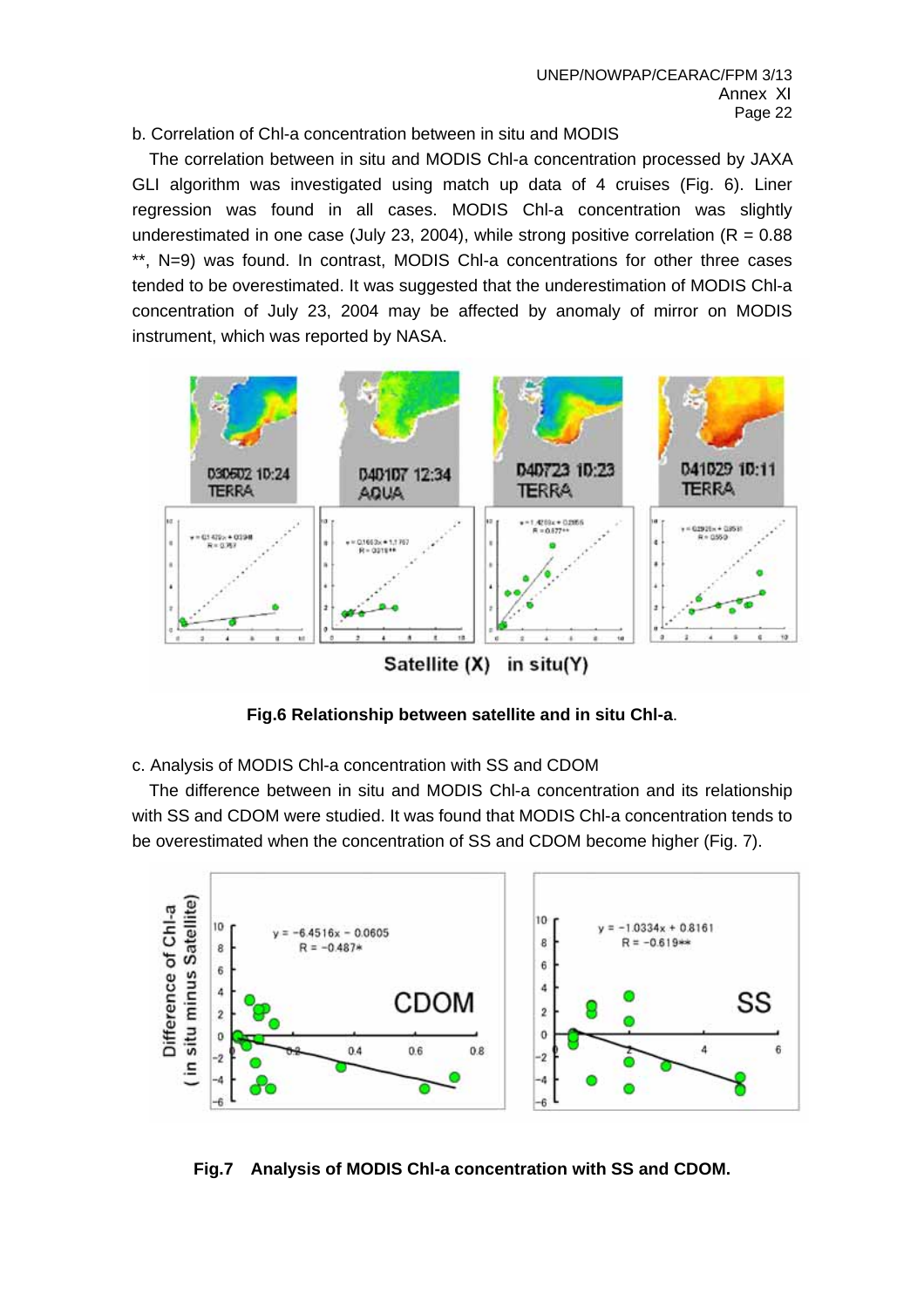## **3) Correlation between in situ Chl-a concentration and COD**

Strong positive correlation (R = 0.87, N = 86) was found between in situ Chl-a and COD (Fig. 8). Less variability was found especially in spring and summer, when seasonal stabilization of upper water layer is promoted. This result suggested that the satellite monitoring of Chl-a is possible for monitoring of organic pollution indicated COD.

 It was considered that the section of regression formula is indicating whole organic matter other than phytoplankton, such as detritus, dissolved organic matter and zooplankton. Further analysis of the constituent of the section is necessary to understand the process of organic pollution.



**Fig.8 Correlation between Chl-a concentration and COD in Toyama Bay**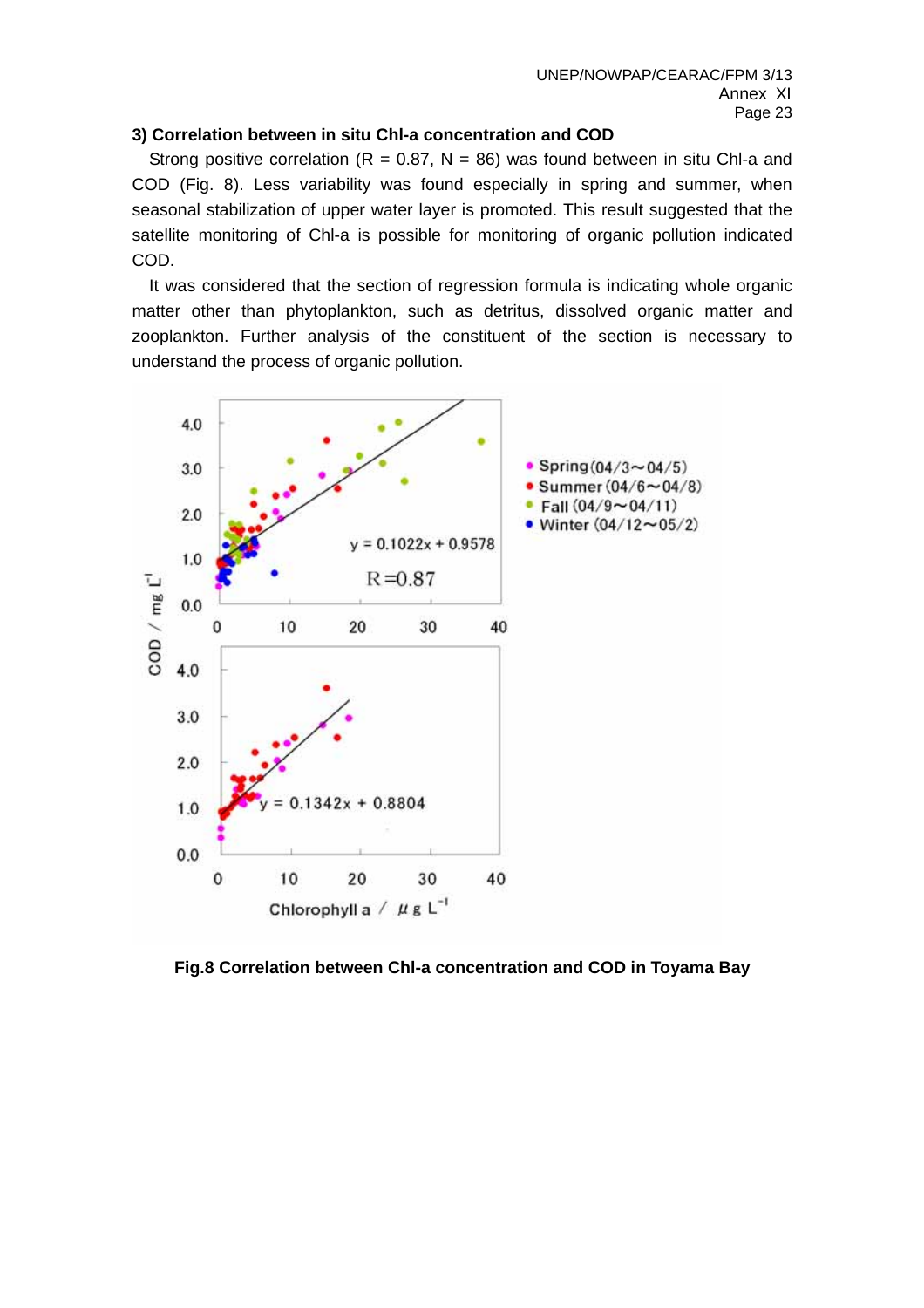# **4. Overall evaluation of remote sensing as monitoring tool**

#### **1) Detecting spatio-temporal variation of eutrophication by ocean color satellite**

 Liner regression was found in relationship between in situ and MODIS Chl-a concentration data (Fig.5). The characteristics of variation pattern were represented well, as Chl-a concentration in inner area of the bay is higher every summer and fall, through analyzing of time series of satellite Chl-a concentration data (Fig.2). Thus, it is possible to detect eutrophication by using ocean color satellite data as relative value in Toyama Bay.

#### **2) Evaluation of eutrophication from in situ investigation**

Since strong positive correlation ( $R = 0.87$ ,  $N = 86$ ) was found between in situ Chl-a concentration and COD, as an indicator of eutrophication, monitoring of Chl-a concentration by satellite may be useful to find the characteristics of eutrophication and organic pollution in coastal area.

#### **3) Others**

Monitoring by satellite is more economical than vessel survey, and it also can estimate the conditions regularly even when there is no vessel survey. In addition, we can discuss the characteristics of eutrophication further through analyzing satellite Chl-a concentration data with other environmental elements such as river discharge or sea temperature and salinity.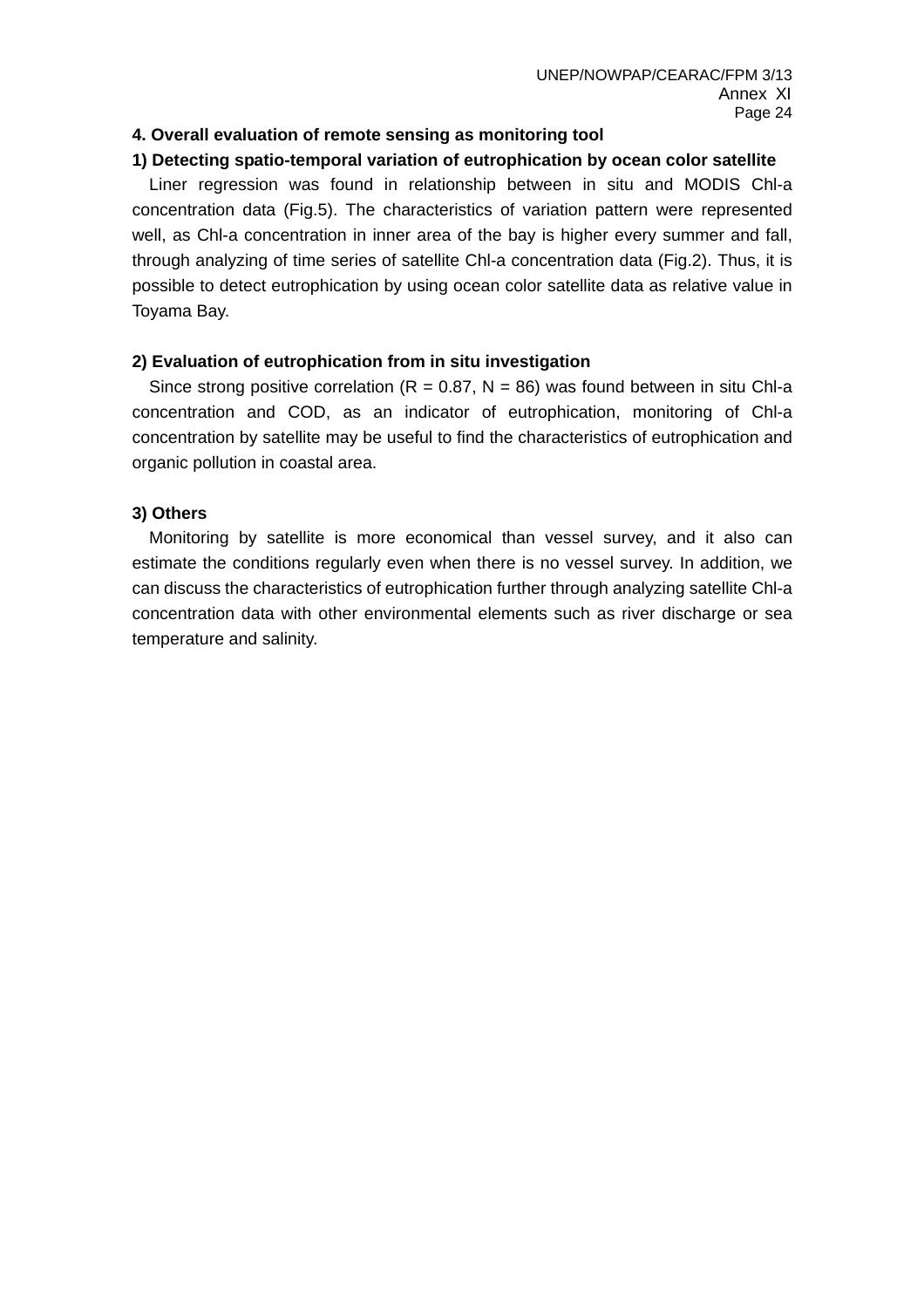## **Annex 11-2**

## **Draft proposal for remote sensing training of young researcher, students, and officers of local government**

#### 1. Background

 Capacity building of NOWPAP Members, including trainings, was agreed as one of the five main issues to be focused on by Working Group 4(WG4) at the first FPM of CEARAC in February 2003. National report on Ocean Remote Sensing in China and Russia, prepared in 2005, suggested the enhancement of technical training program of remote sensing in the NOWPAP region.

#### 2. Objective

 In order for NOWPAP Members to help one another in technical aspects of remote sensing in an effective way, it is necessary to establish collaborative framework. This draft proposal of remote sensing training aims at a capacity building of NOWPAP Members. CEARAC will offer a training course on satellite remote sensing of the ocean color and its application to marine and coastal environment monitoring.

## 3. Description of Training Course

 The duration of the training course will be one week (i.e. 5 working days) and intended for 12 persons at the maximum including young researchers, students, and officers of local government, involved in any aspect of marine and coastal environment monitoring.

. The training course will include:

> Lecture session covering selected topics in the field of satellite oceanography, as well as visible, infrared, passive and active microwave sensors.

> Practical sessions including hands-on training on various image processing software, and case studies of marine and coastal environment monitoring.

#### By the end of the course, participants should be able to

Understand how remotely sensed data can be used in marine and coastal environment monitoring.

Be aware of the benefits and limitations of remote sensing in marine and coastal environment monitoring.

User remote sensing data in a geographic information system (GIS) environment.

#### 4. What CEARAC will provide

- a Trainers. CEARAC will provide trainers under the MOU with experts in NOWPAP Members.
- b Materials and training venue.
	- 1. CEARAC will provide manuals for each participant.
	- 2. CEARAC will provide the venue for training with 12 computers for participants and 1 computer for an instructor.